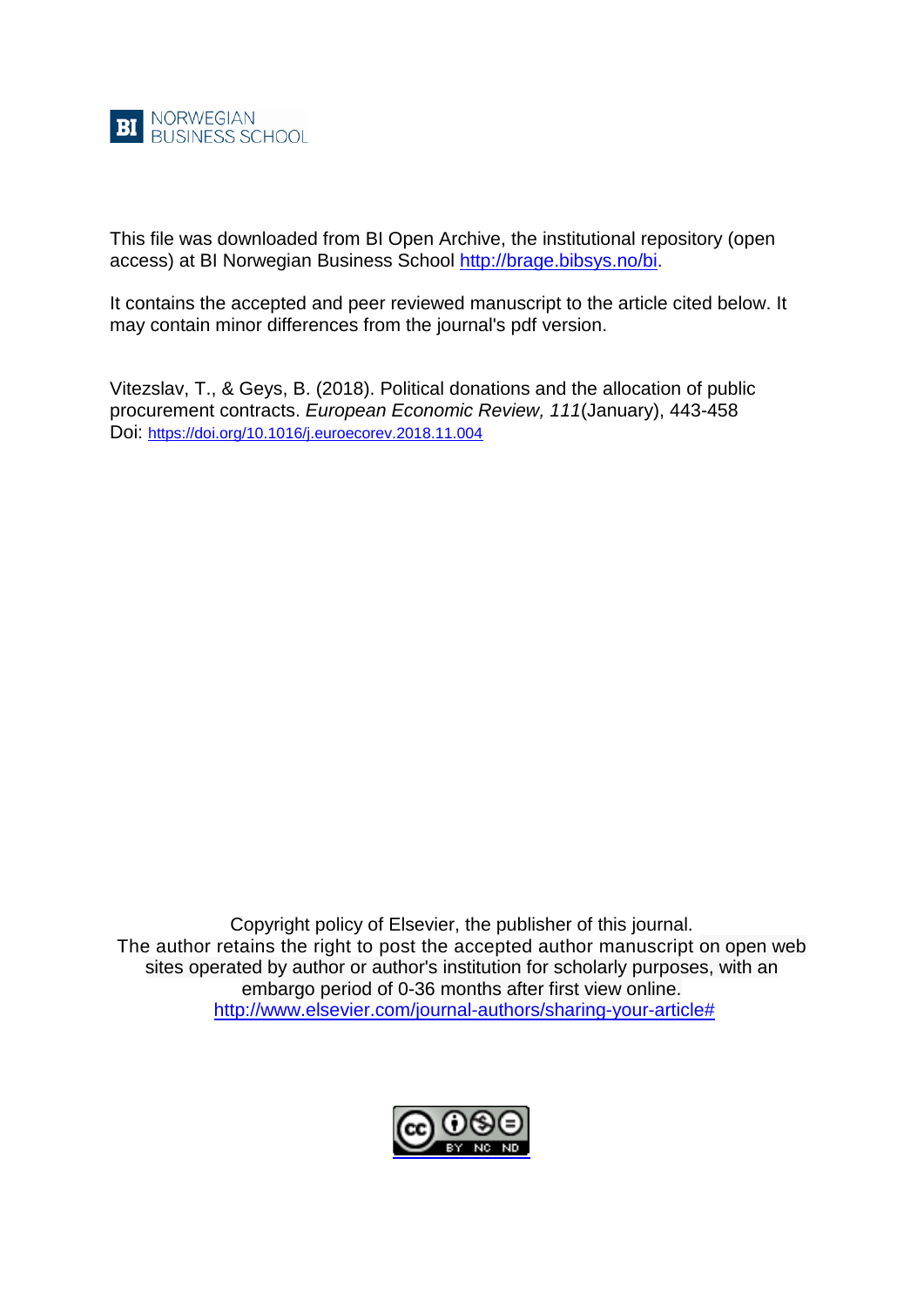# Political Donations and the Allocation of Public Procurement Contracts

Vitezslav Titl<sup>a,b,∗</sup>, Benny Geys<sup>c</sup>

<sup>a</sup>Katholieke Universiteit Leuven, Department of Economics, Naamsestraat 69, B-3000 Leuven, Belgium <sup>b</sup>Vrije Universiteit Brussel, Department of Applied Economics, Pleinlaan 2, B-1050 Brussels, Belgium <sup>c</sup>BI Norwegian Business School, Department of Economics, Nydalsveien 37, N-0442 Oslo, Norway

# Abstract

We study whether and when firms' donations to political parties induce favouritism in public procurement allocations. Our analysis builds on a unique, comprehensive dataset covering all public procurement contracts and all corporate donations to major political parties in the Czech Republic over the period from 2007 to 2014, and exploits changes in political control over regional governments within this period for identification purposes. We find that firms donating 10% more to a political party gaining (losing) power witness an increase (decrease) in the value of their public procurement contracts by 0.5 to 0.6%. Importantly, and in line with theoretical expectations, these effects only arise for contracts allocated under less restrictive procurement allocation processes. Assessing the underlying mechanisms, we show that donating firms receive more small contracts allocated under less regulated procurement procedures, face less competition in more regulated and open procurement procedures, and tend to win with bids further above the estimated cost of the procurement contract.

JEL classifications: H57, D72, C23.

Keywords: Political connections, Public procurement, Campaign contributions, Czech Republic

<sup>∗</sup>Corresponding author: Vitezslav Titl. We gratefully acknowledge insightful comments and suggestions from the editor (Steffen Huck), an anonymous associate editor, three anonymous referees, Emma Aisbett, Scott Ashworth, Audinga Baltrunaite, Bruno Baranek, Frank Bohn, Emanuele Bracco, Friedrich Breyer, Joshua D. Clinton, Emanuele Colonnelli, Decio Coviello, Guido De Bruyne, Giovanna D'Inverno, Andrea Di Miceli, Kristof De Witte, Etienne Farvaque, Carsten Hefeker, Daniel Horn, Joshua Holm, Marcelin Joanis, Eelke Jong, Tommy Krieger, Benoit Le Maux, Joanna Maldonado, Tommaso Orlando, Jan Palguta, Annemiek Schilpzand, Rutger Schilpzand, Guido Schwerdt, Lars Siemers, Heinrich Ursprung and participants at the 2015 European Public Choice Society Meeting, 2016 'Frontiers of Political Micro-Economics' workshop (University of Lille), 2017 Royal Economic Society Meeting, 2017 European Economic Association Meeting, 2017 ZEW Public Finance Conference, Journees Louis-Andre Gerard-Varet 2018 as well as seminars at BI Norwegian Business School, the Hungarian Academy of Sciences, and Universities of Konstanz, Leuven, Nijmegen and Siegen. The authors also gratefully acknowledge financial support from FWO Vlaanderen (grant number G068518N).

Email addresses: vitezslav.titl@kuleuven.be (Vitezslav Titl), Benny.Geys@bi.no (Benny Geys)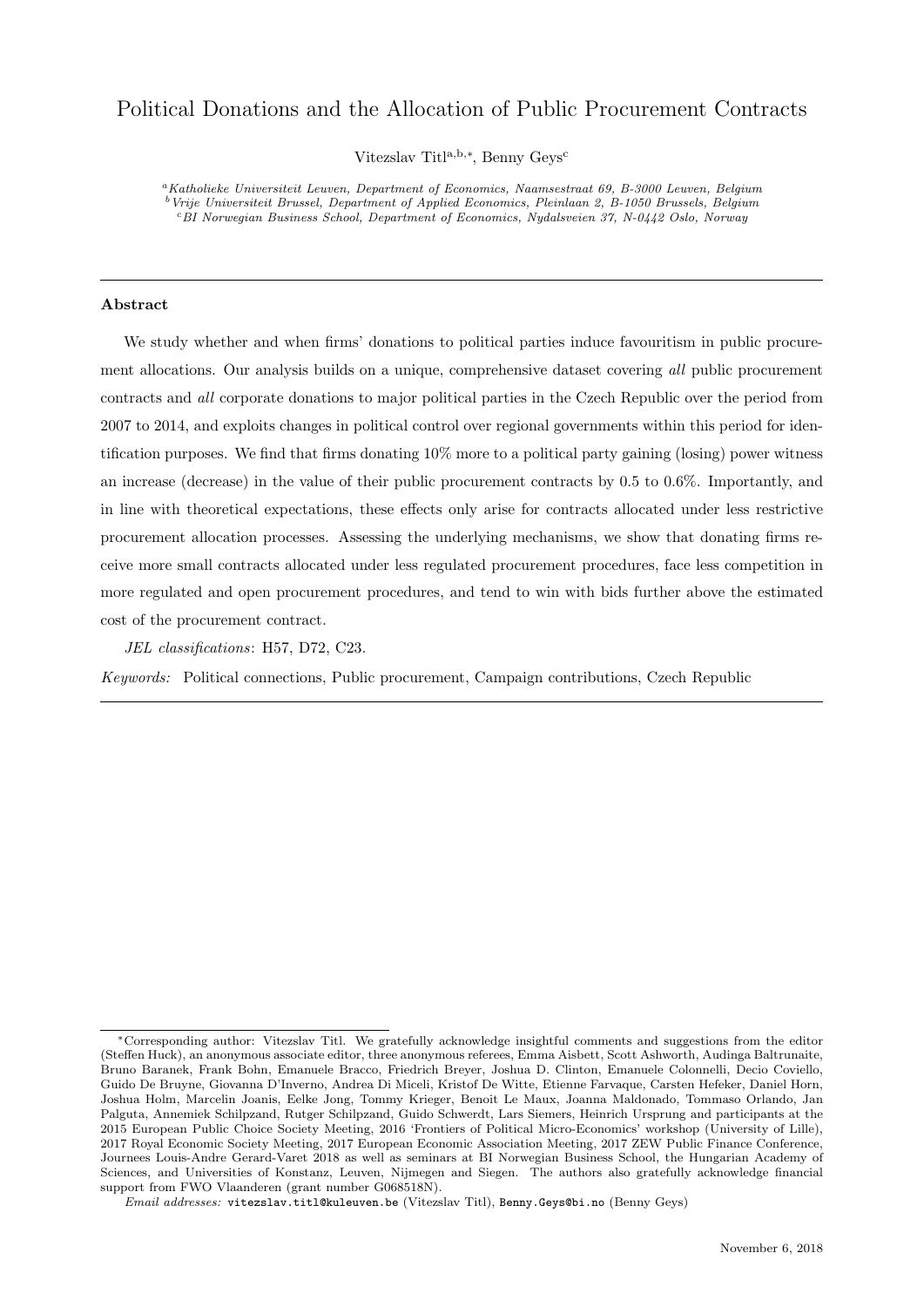## 1. Introduction

A critical concern about political decision-making within any well-functioning democracy is that particular groups of citizens should not unduly influence legislators, legislation and/or the allocation of public funds in their favour [\(Gilens, 2012;](#page-20-0) [Hodler and Raschky, 2014\)](#page-20-1). Such favouritism distorts spending allocations away from the normative principles that ideally drive them and can, from a theoretical perspective, lower social welfare and increase inequality across social groups (Bramoullé and Sanjeev, 2016). As procurement contracts awarded by public-sector institutions reflect 15% to 20% of GDP in many developed countries [\(OECD, 2013\)](#page-20-2), distortions in their allocation could have severe economic implications. From both an academic and public interest point of view, it is therefore essential to understand under which conditions firms donating to political parties might gain an advantage in the allocation of procurement contracts, as well as how contracting authorities manage any such favouritism.<sup>[1](#page-2-0)</sup>

In this paper, we address these issues using a novel and comprehensive dataset from the Czech Republic, which covers all public procurement contracts and all corporate donations to major political parties over the period 2007-2014. The role of money in politics has already attracted considerable academic attention. Within this broad literature, the stream closest to our analysis studies whether public authorities influence procurement allocations in favour of firms donating to political parties.[2](#page-2-1) These studies provide evidence for the existence of preferential treatment towards donating firms by exploiting narrow elections [\(Boas et al.,](#page-19-1) [2014;](#page-19-1) [Arvate et al., 2018;](#page-19-2) [Brogaard et al., 2016\)](#page-19-3) or a ban on donations to political parties [\(Baltrunaite,](#page-19-4) [forthcoming\)](#page-19-4). Yet, knowing that there exists an effect of corporate donations on the probability of receiving procurement allocations does not clarify the financial extent of the impact of such donations. The question how much an additional dollar donated is worth in terms of additional contracts has thus been left open, and our first contribution lies in the credible quantification of the dollar value of firm's donations to political parties in terms of procurement contracts.

Still, public authorities' willingness and/or ability to steer procurement contracts towards their favoured firms is likely to be circumscribed by the institutional context. Recent work indeed shows that authorities' discretionary power plays a critical mediating role in determining the outcomes of public procurement processes [\(Spagnolo, 2012;](#page-20-3) [Coviello and Mariniello, 2014;](#page-19-5) [Palguta and Pertold, 2017;](#page-20-4) [Coviello et al., 2018\)](#page-19-6). More specifically, [Coviello and Mariniello](#page-19-5) [\(2014\)](#page-19-5) and [Coviello et al.](#page-19-6) [\(2018\)](#page-19-6) find that procurement contracts allocated with more discretion are more likely to be awarded to smaller local firms and more often land with the same subset of firms. Closely related, [Palguta and Pertold](#page-20-4) [\(2017\)](#page-20-4) find that anonymously owned companies are more likely to win such high discretion procurement contracts.<sup>[3](#page-2-2)</sup> To the best of our knowledge, no previous study has analysed the impact of public authorities' discretionary power – as reflected in the set

<span id="page-2-0"></span><sup>1</sup>Clearly, our focus on the link between firms' political contributions and procurement allocations is not meant to ignore that firms also employ other non-market strategies – such as lobbying – to influence political processes [\(Ansolabehere et al.,](#page-19-7) [2003\)](#page-19-7). Furthermore, firms' donations may also yield other, less visible benefits including, for instance, regulatory forbearance [\(Gordon and Hafer, 2005,](#page-20-5) [2007\)](#page-20-6).

<span id="page-2-1"></span><sup>2</sup>There is a large and closely related literature linking firms' donations to congressional voting patterns. This has generally been supportive of the idea that firms' donations affect politicians' behaviour in role-call votes [\(Chappell, 1982;](#page-19-8) [Wright, 1990;](#page-21-0) [Stratmann, 1995;](#page-20-7) [Wawro, 2001\)](#page-21-1). More recently, [Fouirnaies and Hall](#page-20-8) [\(2018\)](#page-20-8) show that firms also use donations to gain access to policy-relevant committees in US state legislatures.

<span id="page-2-2"></span><sup>&</sup>lt;sup>3</sup>In similar vein, [Arvate et al.](#page-19-2) [\(2018\)](#page-19-2) suggest that only experienced parties – defined as having longer tenure in a particular political assembly – are able to benefit their donors. This finding is closely related to recent work by [Coviello and Gagliarducci](#page-19-9) [\(2017,](#page-19-9) p. 61) showing that politicians' tenure in office progressively leads to collusion and "deteriorates the functioning of the procurement process".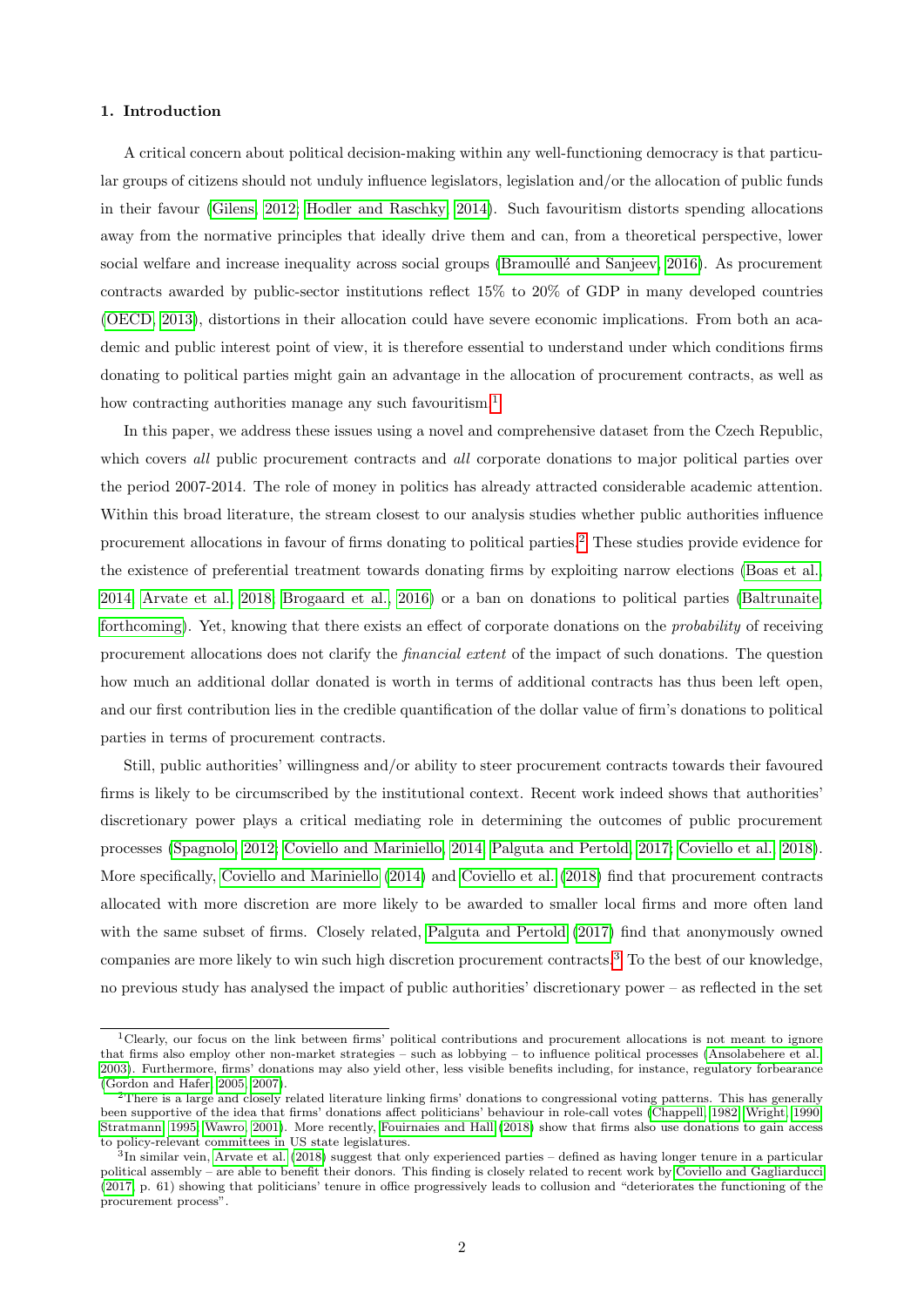of restrictions formally and institutionally imposed upon the allocation process for procurement contracts – on the volume of contracts awarded to donor firms. Extending previous work in this direction reflects our second contribution. We thus examine not only whether political connections established through corporate donations lead to an increase in the value of firms' public procurement contracts, but also whether the importance of corporate donations is moderated by public authorities' available flexibility in the contract allocation procedure [\(Johnson et al., 1998;](#page-20-9) [Kwon, 2014;](#page-20-10) [Acemoglu et al., 2016\)](#page-19-10).

Existing studies have predominantly concentrated on identifying the causal effect of firms' donations (and political connections more generally) on the outcome of public procurement processes. Less attention has been awarded to the potential mechanisms explaining these outcomes, as well as how public authorities benefit their favoured firms. Our third contribution to the literature takes up this issue by investigating whether public authorities implement different strategies depending on their available flexibility in the contract allocation procedure. On the one hand, public authorities have an incentive to underestimate the size of contracts (or split contracts into smaller units) whenever possible, because smaller contracts can be allocated under less restrictive procurement procedures. This would suggest that in such settings donor firms would receive more smaller contracts. On the other hand, when large contracts cannot be split easily, public authorities might instead attempt to reduce the number of bidders (e.g., by setting restrictive qualification criteria in open procurement processes). Such behaviour would imply that corporate donors face less competitors in these settings. The richness of our data provides an important opportunity to assess these propositions, and thereby increase our understanding of the mechanisms behind any observed favouritism toward donating firms.

Our empirical analysis relies on a difference-in-differences approach exploiting changes in political control over regional governments in the Czech Republic. Our main findings suggest that corporate donors of the political party in power obtain a statistically significant and substantively meaningful increase in the total value of procurement contracts in the year following the donation. No significant effects are observed for contemporaneous donations, which reflects the often considerable time lag in the allocation process. In terms of effect size, we find that increasing donations to the party in power by 10% is associated with an increase in the value of the firm's procurement contracts by 0.4% to 0.5%. Similarly, firms donating 10% more to a political party gaining power in an election witness an increase in the value of their procurement contracts of 0.5% to 0.6%. Evaluated at the means of donations and procurement contract values, our results imply that an additional donation of 20 CZK (equal to circa \$1 in the studied period) is linked to additional regional procurement contracts worth approximately 2000 CZK (circa \$100). Given that the average profitability of Czech firms is approximately 9.5% (Bank for the Accounts of Companies Harmonized (BACH)), firms' donations to political parties appear to be profitable investments for the donating firms.

In line with theoretical expectations regarding the relevance of more/less restrictive procurement processes [\(Johnson et al., 1998;](#page-20-9) [Kwon, 2014;](#page-20-10) [Acemoglu et al., 2016\)](#page-19-10), we also show that political donations only affect donor firms' procurement success for contracts allocated under less restrictive procedures. Furthermore, we find that donating firms receive more smaller contracts, which indicates that public authorities appear to intentionally exploit the more flexible procedures allowed for smaller contracts to favour donating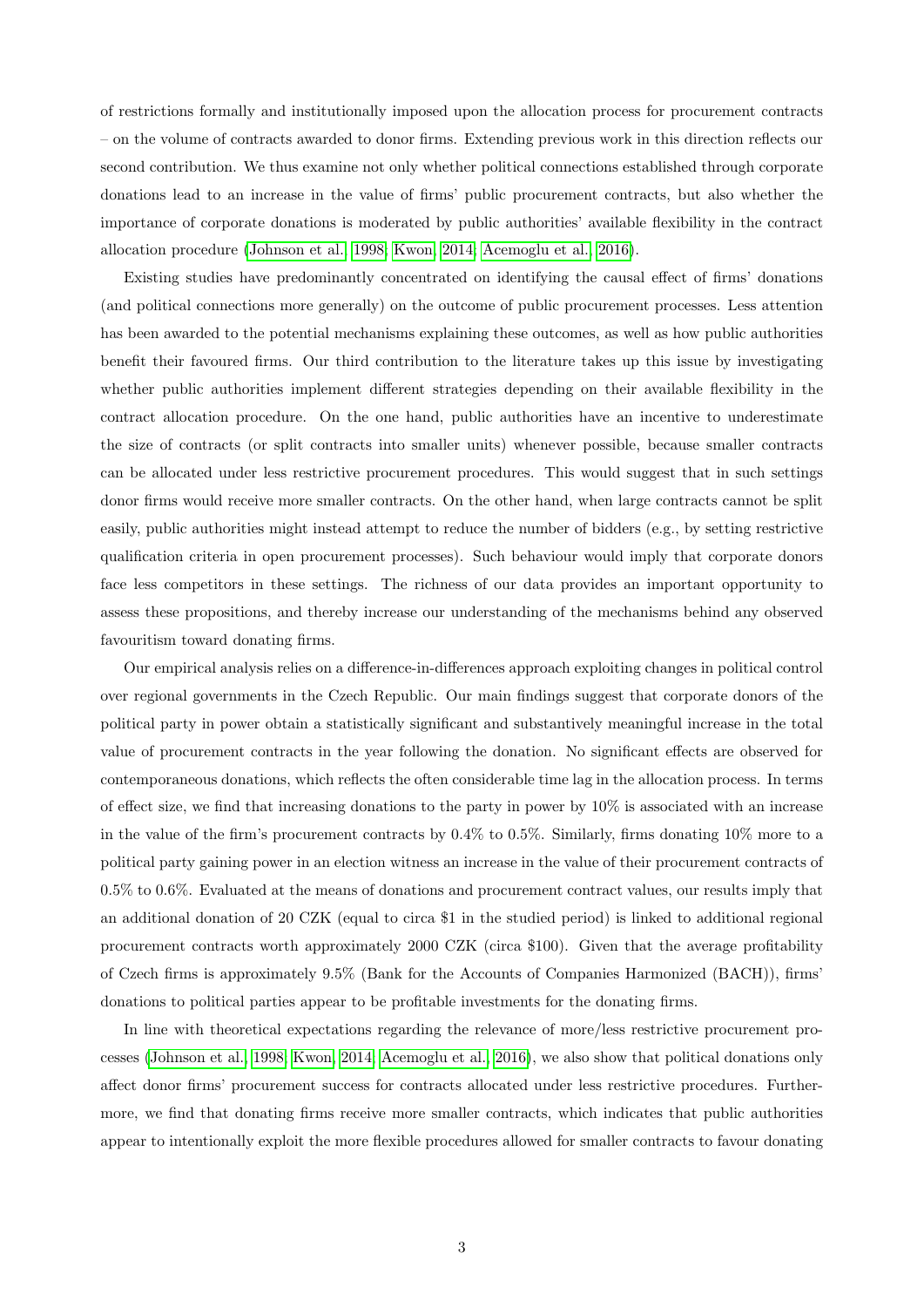firms. When open procurement procedures are required, $4 \leq \text{find}$  $4 \leq \text{find}$  that donating firms winning such contracts tend to face less competition. Taking both results together strongly suggests that public authorities use different tactics to favour donor firms, and are able to change their approach depending on what is required in specific circumstances. Our key findings persist under various robustness checks, and we also rule out the possibility of reverse causality (whereby firms would 'reward' parties via donations after receiving contracts) by showing that firms' donations tend to precede receiving first contracts.

The next section discusses the institutional and political setting in the regions of the Czech Republic. Section [3](#page-7-0) then presents our empirical specification and the identification strategy based on exploiting the shifts in the party in power. Section [4](#page-9-0) brings forward our main findings showing the effects of donations on the volume of public procurement contracts. Section [5](#page-16-0) provides a brief discussion of the results and a conclusion.

#### <span id="page-4-1"></span>2. Institutional setting and data

We focus our analysis on the regional government level in the Czech Republic. This level of government was devised in 1997 (Act no. 347/1997 Coll.), and began functioning from 1 January 2000. Since then, the Czech Republic is administratively divided in 13 regions (excluding the capital of Prague, which constitutes its own region). While the regions continue to have at best limited revenue autonomy, they have considerable competences in economic policies including transport, regional development and tourism, as well as some delegated powers in education, health care and environmental protection [\(Hooghe et al., 2016\)](#page-20-11).

Each region is administered using a parliamentary system consisting of two main bodies: the Regional Council ("Zastupitelstvo kraje"; henceforth 'Council') and the Board of Councillors ("Rada kraje"; henceforth 'Board'). The Council – which is the legislative body of the regions – is directly elected every four years using a system of proportional representation, and has 45 to 65 members depending on the population size of the region. The Board – which is the executive body of the regions – is (s)elected from the members of the Council by the parties holding a majority position in the Council. These parties also appoint the Hejtman, which is a position equivalent to a state Governor in the US setting.

Table [1](#page-22-0) presents the distribution of seats across political parties in the 13 regional Councils and Boards over the period 2004-2016, as well as the number of regions where each party held the Hejtman position. In the 2004-2008 legislative period, the Civic Democratic Party (ODS) held a strong majority position in regional Councils and Boards, and delivered the Hejtman in 12 out of the 13 Czech regions. After the 2008 regional elections, it lost almost half of its seats in the regional Boards and most of its Council members. Moreover, the Hejtman position in all 13 Czech regions was now occupied by the Czech Social Democratic Party (CSSD). Following the 2012 regional elections, the significant strengthening of the Communist party KSCM weakened the position of CSSD in terms of both Council and Board positions, and the party lost the *Hejtman* in three regions (note that ODS lost further representation in this period). These transfers of political power will be exploited in our empirical analysis to identify the effect of firms' political donations on the allocation of public procurement contracts. As described in more detail below, our identification strategy is thus based on within-firm changes in donations to a party gaining/losing power (for a similar

<span id="page-4-0"></span><sup>4</sup>This is generally the case for larger contracts above a specific value (more details below).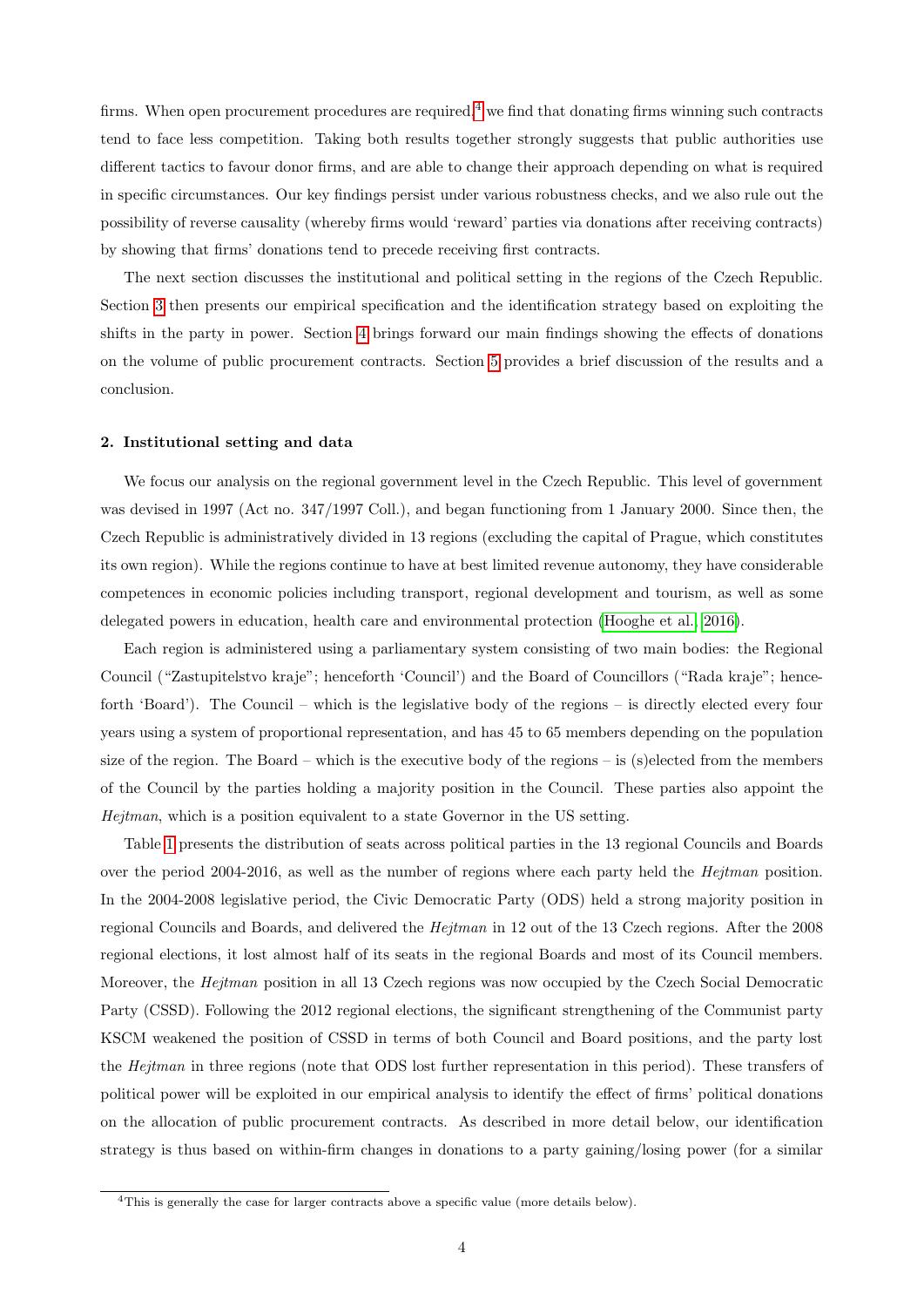approach, see [Cingano and Pinotti, 2013;](#page-19-11) [Goldman et al., 2013\)](#page-20-12).

# TABLE [1](#page-22-0) HERE

Private-sector firms in the Czech Republic – as in several other countries including Lithuania (up to 2012), Brazil (up to 2016), Germany and the United Kingdom – can donate directly to political parties. In the studied period, firms did not face any restrictions in terms of the donated amount. They could also deduct any donations in excess of 2,000 CZK (circa \$100) from their taxable income, with a limit at 5% of total taxable income. Firm donations often represent an important source of party funding, and account for up to 33% of the budget available to big parliamentary parties in the period under analysis [\(Titl](#page-21-2) [et al., 2015\)](#page-21-2). Nonetheless, and crucially, all contributions to Czech political parties must be disclosed in the annual reports of the parties. Failure to comply with this legal obligation can trigger the suspension of the party's operational allowance by the Ministry of Finance. This is a substantial punishment since these allowances constitute another important source of party funding. Consequently, it appears that all parties comply and present complete lists of donors in their annual reports. These reports are submitted to the Parliamentary Library, where they are available to the public and provide full disclosure about all (legal) corporate donations to political parties.<sup>[5](#page-5-0)</sup> We collected information on these donations including firm-specific identification numbers from a website maintained by Econlab z.s. (a Czech NGO).

Our dataset covers all donations by firms to the major Czech political parties from 2007 to 2014. The official data make no distinction between national, regional or local party branches, and thus provide only the overall level of donations by a firm to a specific party. Summary statistics about these corporate donations (to ODS, CSSD, and the party holding power in the region of a firm's headquarters) are provided in Table [2.](#page-23-0) This table indicates that the average contribution by firms to the party in power in a given year is just under 1,260 CZK (circa \$63). This is very low since many firms do not donate at all to political parties. The average contribution in a given year to the party in power among donating firms is 109,570 CZK (circa \$5,479). From the summary statistics, we also see that ODS receives more donations than CSSD. This is due to its right-wing, liberal economic character, relative to the left-wing, socialist character of CSSD.<sup>[6](#page-5-1)</sup>

Public procurement contracts account for about 17% of GDP in the Czech Republic. All qualification prerequisites, the set of possible evaluation criteria and the different types of allocation procedures are described in Act No. 137/2006 Coll. on Government Procurement. This law also imposes that only contracts above a certain minimal value – set at  $2,000,000$  CZK (excluding VAT; circa \$100,000) for public service contracts and 6,000,000 CZK (excluding VAT; circa \$300,000) for public works – have to be published in the government's online-system (and thus are certainly allocated using procurement auctions). Smaller contracts still have to follow the general principles prescribed by the law – including the organization of a procurement

<span id="page-5-0"></span><sup>&</sup>lt;sup>5</sup>There might clearly be additional payments to political parties in direct exchange for favours. Yet, these are illegal and cannot be taken into account here. While [Mironov and Zhuravskaya](#page-20-13) [\(2016,](#page-20-13) p. 287) find evidence using data on Russian firms that "cash is tunneled to politicians in exchange for procurement contracts", any effects observed in our analysis should be viewed as independent of such outright corruptive practices. The same holds for the potential effects of any personal contributions made by wealthy CEOs, which are not covered by our data.

<span id="page-5-1"></span><sup>&</sup>lt;sup>6</sup>It happens only rarely that a firm donates to both parties in the same year. In the dataset described in Table [2,](#page-23-0) this arises in 43 instances. Such donations to both parties occur mostly during national and regional election years, but are always highly uncommon (less than 2% of donors in any given year donate to both parties). Excluding these observations has no effect on the findings reported below.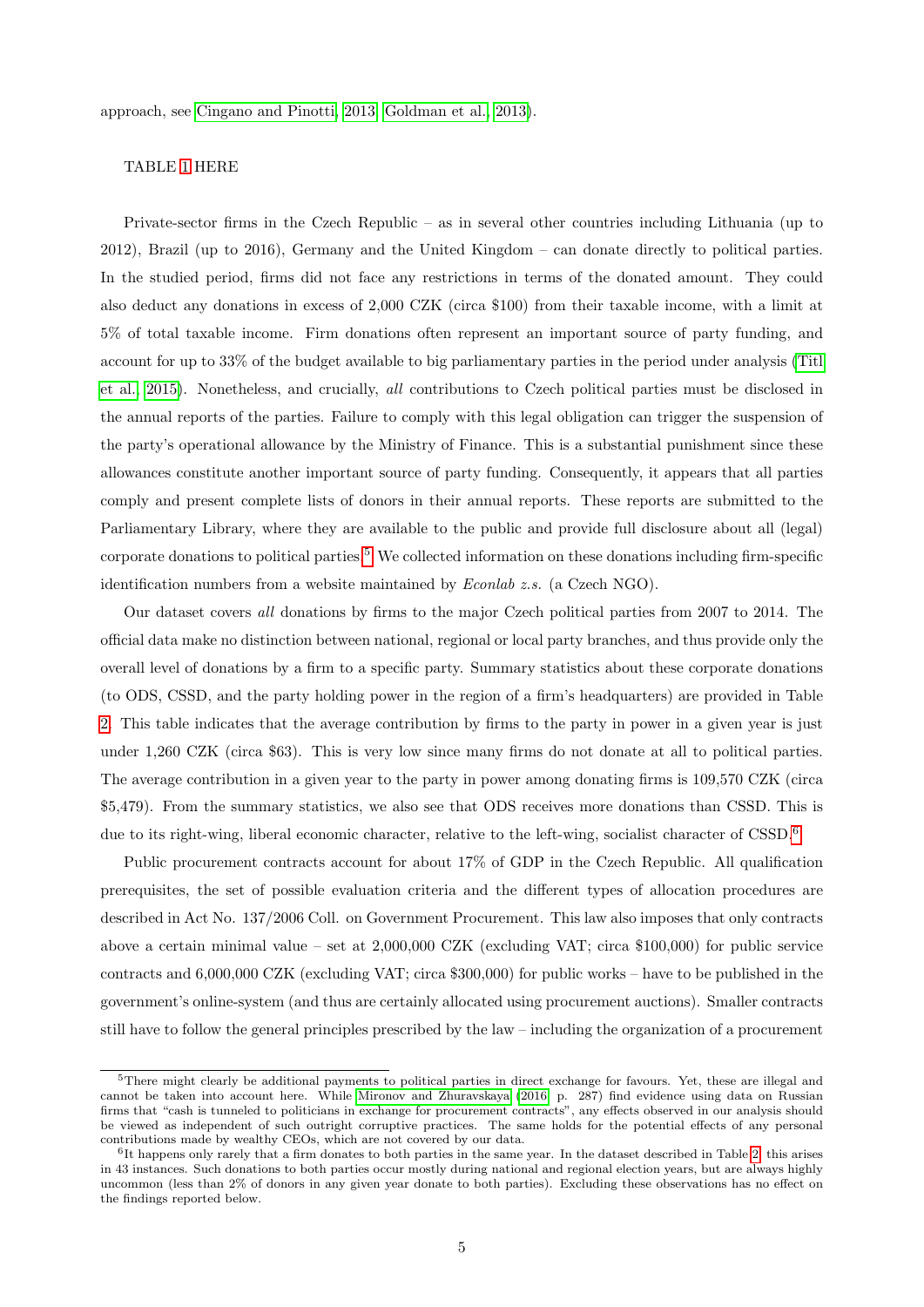auction. Yet, they do not have to be published in the on-line system and thus might not appear in our dataset. The share of published contracts in the overall level of procurement contracts has been estimated at  $63\%$  for the period 2008-2014 (Chmelová and Štípek, [2017\)](#page-19-12). Still, this percentage is likely to be significantly higher for the region-level contracts we analyse since they in general administer larger geographical units and public bodies than most other public contractors including, for instance, municipalities (and thus are more likely to exceed the minimal publication threshold) (Chmelová and Štípek, [2017\)](#page-19-12). In general terms, two main types of procurement competitions are used – i.e. first-price auctions and competitions where multiple criteria including price, delivery time, warranties, and so on are considered. We refer to these as the 'lowest price' and 'economic advantageousness' procedures, respectively. In our dataset, the share of first-price procurement auctions is 61%.

Importantly, although the key characteristics of the procurement allocation procedures are described in the law, the actual implementation of these procedures is administered by the public authorities allocating procurement contracts (that is, in our case, the regional governments). Specifically, the evaluation committees assessing the various bids – consisting of at least five members with at least one representative of the contracting authority – are suggested by the regional administration and formally appointed by the  $Hejt$ man subject to approval from the regional Council (which is headed by the Hejtman). In the period under analysis these regional administrators are most often political appointees rather than (Weberian ideal-type) career civil servants. In fact, only in 2015 did the Czech Republic finally introduce the so-called Public Servant Act addressing – in part – repeated criticism from the European Commission and (inter)national anti-corruption organizations related to the (lack of) independence of state officials, separation of political appointees from non-political staff, a general and politically independent selection procedure for civil servants as well as a clear definition of their rights and career progression. Hence, throughout the period relevant for our analysis, the legal framework surrounding the procurement process and the widespread politicization of the civil service left significant scope for political influence in the procurement allocation process. As a result, political parties and regional politicians had – and, in practice, often used – the ability to influence procurement contract allocations via a number of mechanisms: e.g., imposing excessively detailed prerequisites on bidders, putting high weight on very specific evaluation criteria, and so on (illustrative examples are discussed in Bezkorupce, 2015).

Our dataset includes all public procurement contracts awarded by the 13 Czech regions (including contracts awarded via companies directly owned by the regions) from 2007 to 2014. Table [2](#page-23-0) provides summary statistics about the value of firms' public procurement contracts from regional governments as well as regional governments and their associated firms.<sup>[7](#page-6-0)</sup> The average value of firms' annual procurement contracts awarded by the regions is about 750,000 CZK (circa \$37,500), which constitutes approximately 10% of the average value of all procurement contracts awarded by all Czech public institutions. Most of the contracts awarded by regions and their subsidiaries are allocated directly by the regions (circa 82%). We should also note that roughly 1.1% of all Czech firms active in 2010 appear in our database of procurement

<span id="page-6-0"></span><sup>7</sup>The exact value of firms' public procurement contracts is not always easy to determine, since the values stated on the Czech governments' on-line system publishing the procurement contracts lack a uniform standard. We extract the data in standardised form (and excluding VAT) from a website maintained by  $Econlab \; z.s.$ . The methodology of their standardisation process is described at [http://wiki.zindex.cz/doku.php?id=en:objem\\_zakazek](http://wiki.zindex.cz/doku.php?id=en:objem_zakazek)).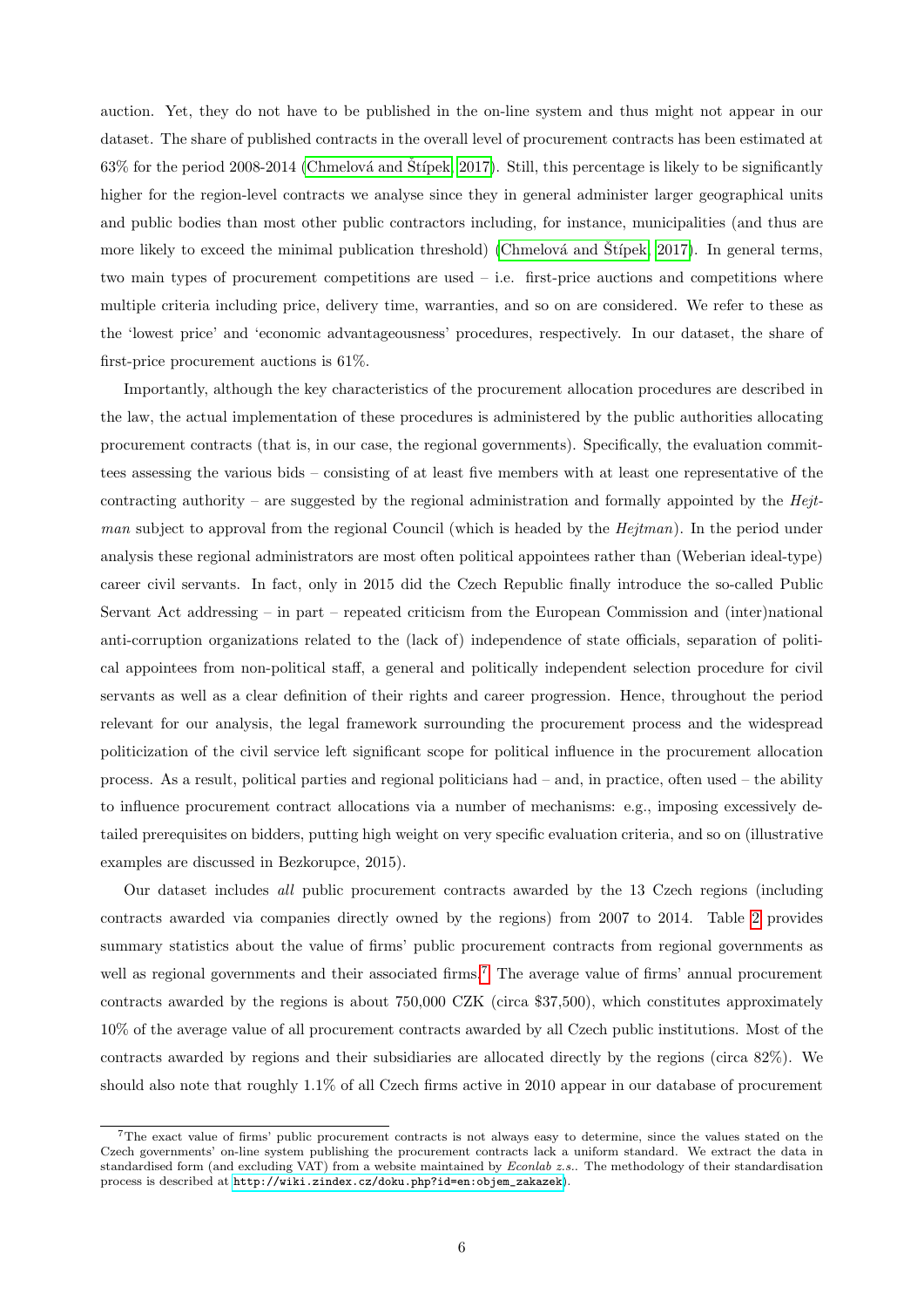contractors (3,562 contractors versus 340,471 active firms), whereas 180 firms in our database on party donors (1,395 firms) are listed as procurement contractors (12.9%). While donor firms might have a higher likelihood to win procurement auctions [\(Baltrunaite, forthcoming\)](#page-19-4), this large difference suggests they are also more likely to participate in such auctions.

The full dataset includes about 155,000 firm-year observations. Yet, information on firms' revenues is only available for about one third of the sample. Given that this constitutes an important control variable to account for the effect of firm size (see also [Witko, 2011\)](#page-21-3), much of our analysis will be restricted to roughly 50,000 observations. Still, we will show that excluding this control from the analysis and exploiting the complete dataset provides very similar results.

TABLE [2](#page-23-0) HERE

### <span id="page-7-0"></span>3. Empirical strategy and estimation model

To analyse the role of firms' donations to political parties for the allocation of public procurement contracts, we start from the following baseline empirical specification:

<span id="page-7-4"></span>
$$
log(ProcurrentValue_{i,t}) = \alpha_i + \alpha_t + \gamma X_{i,t} + \beta log(Donations_{i,t-s}) + u_{i,t}
$$
\n(1)

where ProcurementValue<sub>i,t</sub> is the combined value of all public procurement contracts supplied by firm  $i$  in year  $t$ <sup>[8](#page-7-1)</sup>. Throughout the main analysis, we thereby focus on two closely related operationalisations. In the first case, we only include procurement contracts awarded directly by the 13 Czech regions, whereas in the second case we furthermore include procurement contracts awarded via any companies owned by the Czech regions. Our vector of control variables in  $X_{i,t}$  includes firm revenues (since larger companies can donate more and might be capable of executing larger procurement contracts), and a full set of year fixed effects  $(\alpha_t)$ . We also include a full set of firm fixed effects  $\alpha_i$ , such that inferences are effectively drawn from variation in donations and contracts over time within firms.<sup>[9](#page-7-2)</sup>  $u_{i,t}$  is the error term. Given our use of firm-year data, we cluster our standard errors at the firm level [\(Cameron and Miller, 2015\)](#page-19-13).

The central independent variable  $Donations_{i,t-s}$  in this baseline specification is the sum of all contributions by firm i in year  $t - s$  (with  $s = 0$  or 1) to the party in power in the regional governments (i.e. ODS up to 2008 and CSSD afterwards).<sup>[10](#page-7-3)</sup> Note that we are flexible with respect to the exact specification of the lag structure, since it is a priori unclear whether contemporaneous or lagged donations would provide a better fit of the model [\(Stratmann, 1995\)](#page-20-7). Given our theoretical expectations, we hypothesize that  $\beta > 0$ .

<span id="page-7-1"></span><sup>8</sup>Figures A.3 and A.4 in the Online Appendix show both the log-transformed and non-transformed data on donations and procurement contracts, and provide strong justification for the log-transformation.

<span id="page-7-2"></span><sup>9</sup>We also experimented with the additional inclusion of (linear) industry-specific time trends, which explicitly allows firms' unobservable characteristics to be on distinct industry-specific temporal trends. This also covers the possibility that firms in sectors expecting to have more public contracts in the future – or firms anticipating a move into sectors with more public contracts – may increase their donations ahead of their growth. Our findings are robust to the inclusion of such time trends, and generally strengthen both statistically and substantively under this specification (see Tables B.3 to B.6 of the Online Appendix). Even so, we refrain from making this our baseline specification as it drastically reduces the available sample (due to the longer time series required for estimating such models).

<span id="page-7-3"></span> $10$ To avoid losing all observations where a firm receives no procurement contracts and/or makes no political donations in a given year, we added 1 to each of the logged variables before taking logs.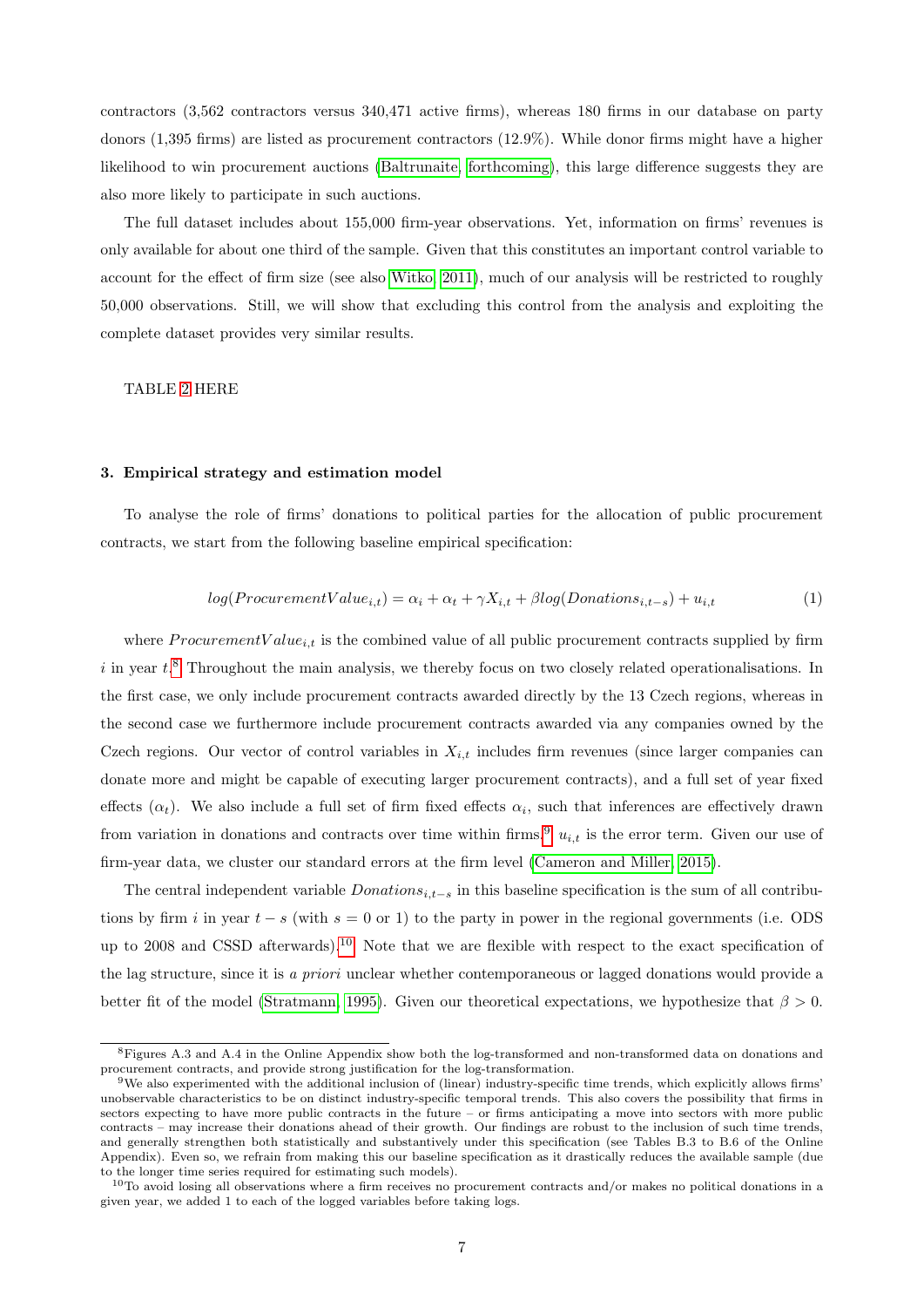Still, an important concern with the specification in equation [\(1\)](#page-7-4) is that it conflates two sources of variation in the donations variable. That is,  $Donations_{i,t-s}$  captures changes in the party in power (even absent any change in donations by firms) as well as changes in firms' donations to particular parties over time. Moreover, while the second source of variation is of key theoretical interest, the parameter  $\beta$  in equation [\(1\)](#page-7-4) may in principle be affected by the possibility that contracts influence donations. Firms might indeed increase their donations to a party that procures contracts for them. We return to this reverse causality concern in Section [4.4.](#page-15-0)

Coefficient estimates can also become confounded by the fact that "shared ideological proclivities" may be the cause of both donations and procurement allocation choices [\(Boas et al., 2014,](#page-19-1) p. 416). This produces an upward bias if firms that would win procurement contracts anyway donate to the party in power because they are ideologically close. To address this, we follow [Cingano and Pinotti](#page-19-11) [\(2013\)](#page-19-11), [Goldman et al.](#page-20-12) [\(2013\)](#page-20-12), and [Boas et al.](#page-19-1) [\(2014\)](#page-19-1) in exploiting changes in political control over regional governments in the Czech Republic in 2008 and 2012 for identification purposes. This allows analysing how the effect of donations to specific parties alters when these parties' power shifts (i.e. a focus on the second source of variation in donations outlined above). Specifically, we rely on a difference-in-differences approach comparing the effect of donations (i.e. first difference between non-donating and donating firms) on contracts before/after a change in power (i.e. second difference). Since firms' political donations are a continuous rather than an indicator variable, we exploit "an explanatory variable with differing treatment intensity" across firms [\(Berrebi and Klor, 2008,](#page-19-14) p. 208):

<span id="page-8-0"></span>
$$
log(ProcurrentValue_{i,t}) = \alpha_i + \alpha_t + \beta_1 log(DonationsToCSSD_{i,t-s}) +
$$
  
+  $\beta_2 AfterShiftInPower_t * log(DonationsToCSSD_{i,t-s})$   
+  $\beta_3 log(DonationsToODS_{i,t-s})$   
+  $\beta_4 AfterShiftInPower_t * log(DonationsToODS_{i,t-s}) + \gamma X_{i,t} + u_{i,t}$  (2)

where the dependent variable is defined as before, and  $AfterShiftInPower<sub>t</sub>$  is an indicator variable separating the period before the shift in power  $(AfterShiftInPower<sub>t</sub> = 0)$  from the period after the shift in power  $(AfterShiftInPower<sub>t</sub> = 1)$ . In this specification, it naturally becomes important to separate donations to various parties – i.e. those winning and losing power. Hence, the central independent variable is split into  $DonationsToCSSD_{i,t-s}$  and  $DonationsToODS_{i,t-s}$  which reflect the sum of political donations by firm  $i$  to CSSD (i.e. the party gaining power in 2008, but losing some of it in 2012) and to ODS (i.e. the party losing power in 2008) in year  $t - s$ . The key variable of interest in equation [\(2\)](#page-8-0) is the interaction between  $After ShiftInPower<sub>t</sub>$  and  $DonationsToCSSD<sub>i,t-s</sub>$  (or  $DonationsToODS<sub>i,t-s</sub>$ ). We expect  $\beta_2 > 0$ when a party gains power and  $\beta_4 < 0$  when a party loses power. Hence, equation [\(2\)](#page-8-0) directly distinguishes the effects of donations to winning and losing parties. Still, we chose to retain the party names in our variable names at this point – rather than more generic terms such as 'winner' and 'loser' – because the winner of the 2008 regional election (CSSD) becomes the loser of the 2012 elections.

Valid identification of corporate donations' effects in equation [\(2\)](#page-8-0) requires two important assumptions. On the one hand, donors and non-donors should be on a similar trend in terms of procurement contracts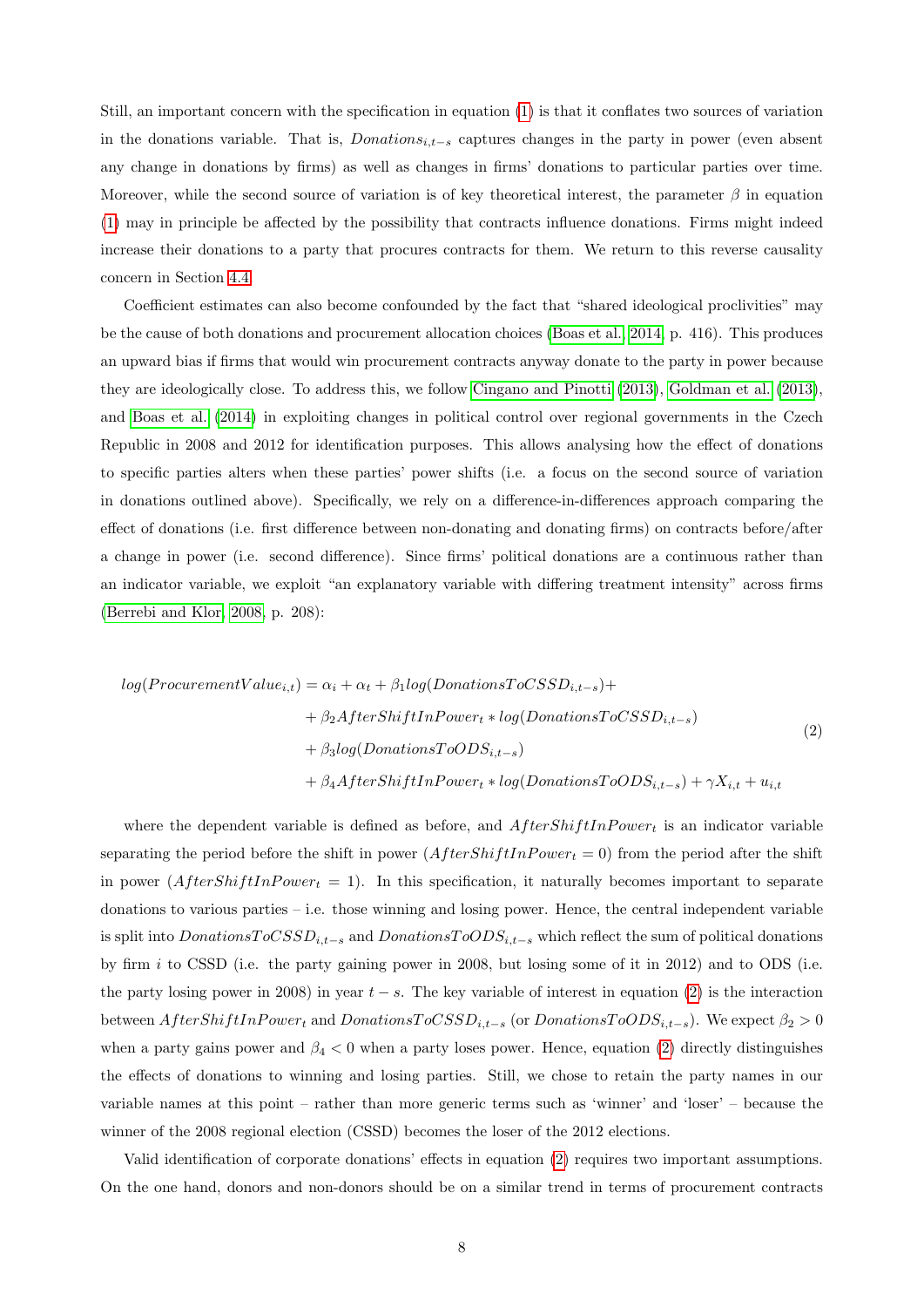prior to the shift in power ('parallel trend' assumption). We will provide evidence in the next section that our results are not driven by such diverging pre-treatment trends across donors and non-donors. On the other hand, assignment to the treatment should be as good as random. As a first assessment of this assumption, Table [3](#page-24-0) summarizes the results of t-tests evaluating differences between donating and non-donating firms along a number of firm characteristics (including firm age, revenues, assets, operating and financial results, and capital). No statistically significant differences are observed beyond firms' revenues, which we include as a control variable in our analysis. Still, in our setting this assumption would naturally also be violated if (certain types of) firms adjust their donations prior to the regional elections towards the (expected) future winner. Figure A.2 in the Online Appendix, however, shows that Czech firms do not massively donate to the future winner of the regional elections. The level of donations peaks during national election years (i.e. 2006 and 2010), but the two main parties attract roughly equal levels of donations during the two main regional election years under analysis (i.e. 2008 and 2012). We should also note that focusing donations on the (expected) winner of regional elections would require firms to follow different donation strategies across the Czech regions during regional election years – and thus donate to multiple parties in the same year. As mentioned in footnote [6](#page-5-1) only very few firms document donations to both parties in the same year. As such, assignment to the treatment (i.e. change in regional power) will effectively be unrelated to corporate donations.

### TABLE [3](#page-24-0) HERE

# <span id="page-9-0"></span>4. Results

#### 4.1. Main results

The results from estimating equation [\(1\)](#page-7-4) on the full sample of observations over the 2007-2014 period are provided in Table [4.](#page-25-0) We present two sets of results. Columns (1) to (4) focus on the public procurement contracts directly awarded by the 13 Czech regions, while columns (5) to (8) also include procurement contracts awarded via any companies owned by the Czech regions. In both cases, we present results using either contemporaneous (columns (1) and (5)) or lagged values (columns  $(2)-(4)$  and  $(6)-(8)$ ) of firms' donations to the party in power. Given the distribution of political power across the regions discussed in Table [1,](#page-22-0) this concerns donations to ODS prior to 2008 and CSSD after 2008. We also include either current or lagged revenues as a control variable.

# TABLE [4](#page-25-0) HERE

The results in Table [4](#page-25-0) suggest that a one-year lag in the specification of our donations variable is optimal, which will be our preferred lag structure in the remainder of the analysis. Contemporaneous donations show no statistically significant relation to firms' public procurement contracts, but there is an important and statistically significant relation when using lagged donations.<sup>[11](#page-9-1)</sup> This is at odds with

<span id="page-9-1"></span><sup>11</sup>Inclusion of linear industry-specific time trends does not affect our main inferences (see Table B.3 in the Online Appendix).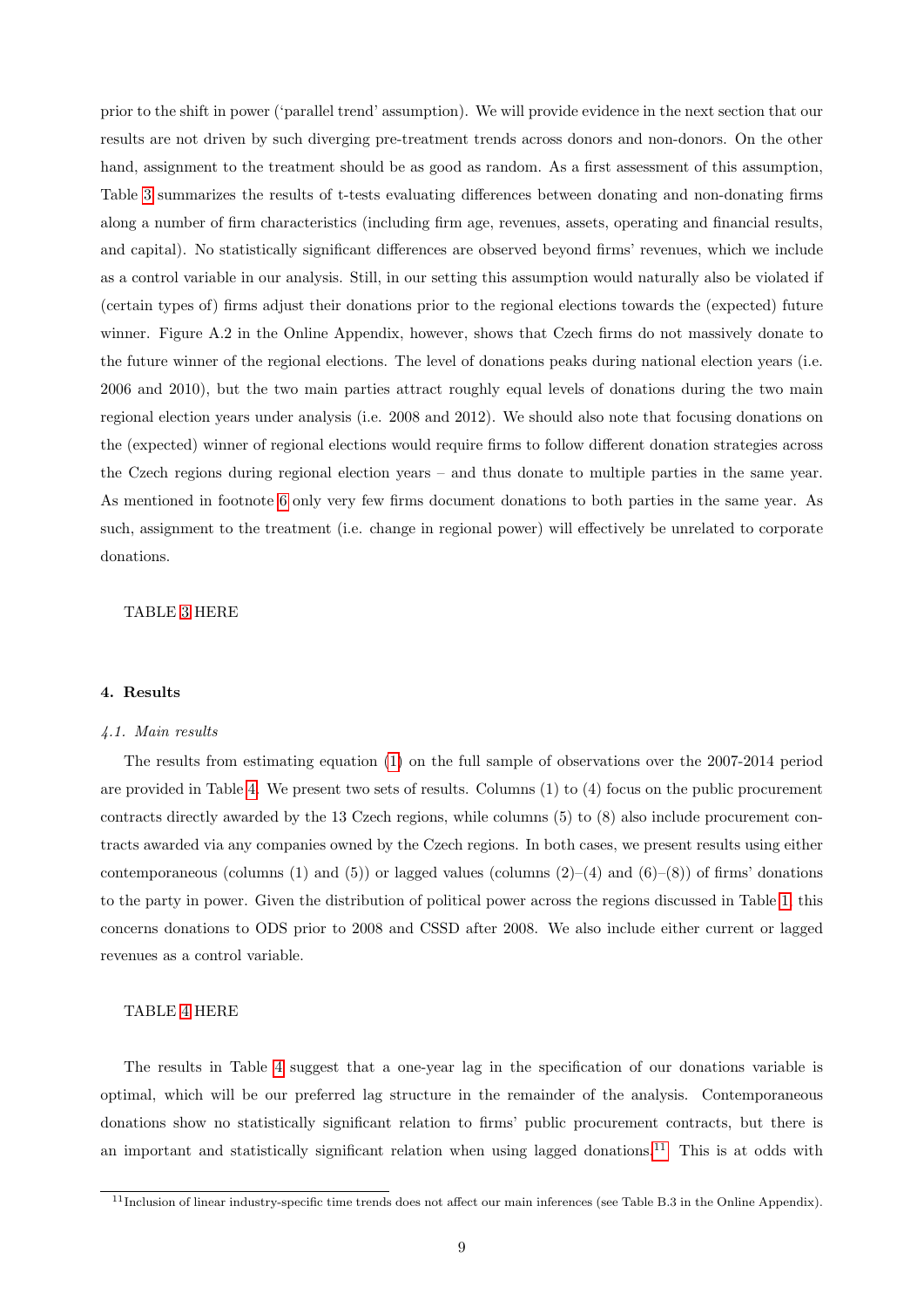previous work on the relation between firm donations and role-call votes, where contemporaneous donations are found to have higher explanatory power [\(Stratmann, 1995\)](#page-20-7). Yet, such delay in the responsiveness of procurement contracts to firms' political donations appears reasonable given the often considerable time lag in the allocation process.<sup>[12](#page-10-0)</sup> Focusing therefore on the results in columns  $(2)$ ,  $(3)$  and  $(4)$ , we find evidence in line with the idea that public procurement allocations by the Czech regions favour firms donating to the party in power. Specifically, in the more saturated specifications including also (lagged) revenues, a 10% increase in the value of donations to the party in power is associated with an increase in the value of firms' procurement contracts in the following year by 0.4% to 0.5%. Evaluated at the mean donation and mean procurement contract value of donating firms, this would imply that an additional donation of 10,957 CZK (circa \$550) would be linked to additional regional procurement contracts worth approximately 1,008,624 to 1,260,781 CZK (circa \$50,430 to \$63,000). Clearly, these are not profits, but the value of additional contracts. Even so, our estimates suggest that donations would be profitable as long as more than 1% of firms' procurement contract value translates into bottom-line profit. This is likely to hold since the average profitability of Czech firms (measured as earnings before interest, tax, depreciation and amortization over revenues) was about 9.5% in 2012 according to the Bank for the Accounts of Companies Harmonized (2014). Assuming similar profitability rates for procurement contractors, donations would appear to be profitable for the donating firms (we return to the size of this effect in our concluding discussion). Specifications using current or lagged revenues as a control variable provide qualitatively similar findings for our main variable of interest, but suggest that the coefficient estimate of current revenues may be biased upwards due to endogeneity problems. Extending the analysis to also include contracts awarded via any companies owned by the Czech regions (columns  $(5)$  to  $(8)$ ) provides similar – but substantively somewhat smaller – effect sizes for the effect of firms' donations.

Still, as discussed above, a concern with the analysis in Table [4](#page-25-0) is that donations to the party in power may conflate multiple sources of variation in the donations variable. To accommodate this, we can look at corporate donations to particular parties (rather than the party in power) and improve identification by exploiting two important shifts in political power following the regional elections of 2008 (when ODS lost power to CSSD) and the regional elections of 2012 (when CSSD lost some of the power it gained in 2008; see Section [2\)](#page-4-1). The results in Table [5](#page-26-0) focus on the landslide election of 2008 using the difference-in-differences approach presented in equation [\(2\)](#page-8-0).

# TABLE [5](#page-26-0) HERE

Throughout all specifications included in Table [5,](#page-26-0) donations to ODS show a weak positive association to the value of firms' procurement contracts before the 2008 regional elections, which declines further towards zero after the firm loses power at the regional level in 2008. In contrast, donations to CSSD initially display a mostly negative effect on the value of firms' procurement contracts, but such donations become more 'useful'

<span id="page-10-0"></span> $12$ From the available data, the average time lag between launching a public call to signing the procurement contract is estimated at about 10 to 11 months (for contracts to regions and to regions and their subsidiaries, respectively). Still, this estimate should be treated with some caution since the number of procurement contracts where we have both the launch and the signing date is relatively limited (i.e. approximately 34% of all contracts).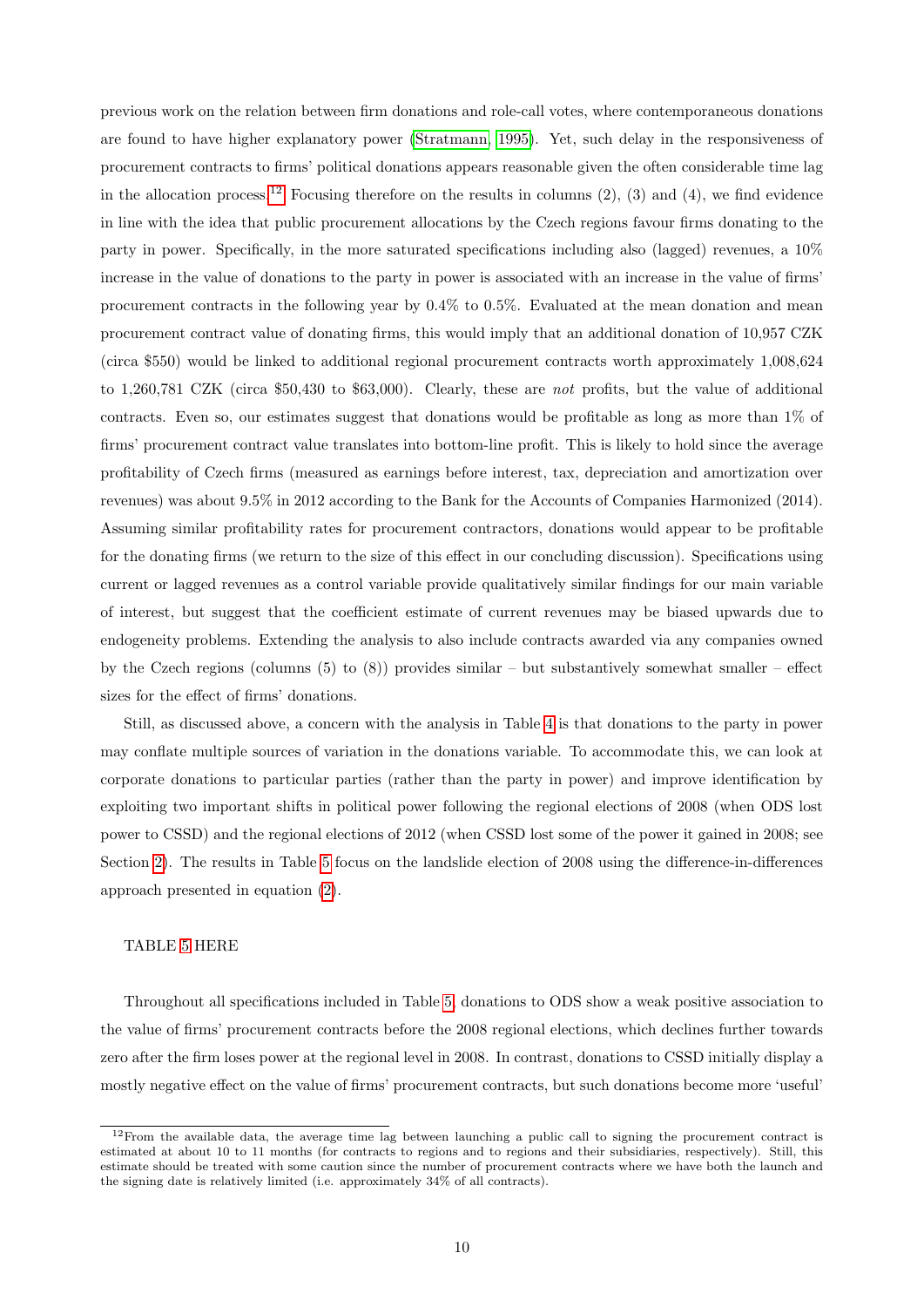in terms of government contracts after that party gained power in the 2008 regional elections. This increase is statistically significant at the 10% level in four out of six models (and at the 15% level in the other two models). Specifically, a 10% increase in donations to CSSD is associated with an increase in the value of a firms' procurement contracts by approximately 0.5% to 0.7% once the party came to power (rather than an insignificant effect prior to 2008). Overall, therefore, donations to a given party appear to obtain a better (worse) return in terms of firms' total value of public procurement contracts when this party gains (loses) power. Table B.4 in the Online Appendix confirms this result when including linear industry-specific time trends.

In Table [6,](#page-27-0) we turn to the smaller political shift following the regional elections of 2012, when CSSD lost a substantial share of its seats in the regional Councils and Boards as well as three Hejtman (see Section [2\)](#page-4-1).<sup>[13](#page-11-0)</sup> This table follows the same format as Table [5.](#page-26-0) The only difference is that After Shift In Power<sub>t</sub> now is an indicator variable equal to 1 in the period after the 2012 regional elections (0 in the period prior to these elections). Note also that we do not include donations to ODS in this specification, since its relatively marginal additional loss of regional power in 2012 is unlikely to have a strong impact on its donor firms. This is confirmed when adding separate variables for  $DonationsToODS_{i,t-s}$  and its interaction with After Shift In Power<sub>t</sub>. Both variables remain statistically insignificant. We also restrict the sample to observations after 2008, such that we effectively concentrate on the period where CSSD held substantial regional power – but lost some of this power after the 2012 elections.

### TABLE [6](#page-27-0) HERE

The results in Table [6](#page-27-0) again confirm that donations to a particular party (in this case, CSSD) have a better return in terms of firms' total value of public procurement contracts when this party holds more political power. Particularly, a 10% increase in donations to CSSD is associated with an increase in the value of these firms' procurement contracts by approximately 0.5% before the 2012 regional elections (in line with the effect size observed in Table [5\)](#page-26-0). After the party loses a significant amount of political power in the 2012 elections, the marginal effect of donations to CSSD drops to or below zero. Although the direction of the change in the donation-procurement relation is in line with expectations, its strength is perhaps surprising given that CSSD still remained the strongest party in the majority of Czech regions. A partial explanation can be that the Czech Communist Party (KSCM) came to control the Hejtman in two regions and CSSD often had to form a coalition with KSCM or other parties in other regions. This might have mitigated the ability of CSSD to favour its donors.<sup>[14](#page-11-1)</sup> Finally, it is important to note that lack of data prior to 2007 prevented us from testing the parallel trends assumption in Table [5.](#page-26-0) Yet, the results obtained in that table naturally imply that there was no downward trend in the donation-procurement relation for CSSD before the 2012 election. As such, our results in Table [6](#page-27-0) cannot be driven by such a pre-existing trend, which strengthens our inferences at this point.

<span id="page-11-0"></span><sup>&</sup>lt;sup>13</sup>This analysis also helps mitigate potential concerns that our results in Table [5](#page-26-0) might be affected by the severe economic downturn hitting the Czech Republic in 2008-2009. GDP growth rates fell from more than 5% in 2006 and 2007 to almost -5% in 2009. Economic conditions were more stable – if not very positive – around the 2012 regional elections.

<span id="page-11-1"></span><sup>&</sup>lt;sup>14</sup>It is worth noting that KSCM receives virtually no money from donors. In the studied period, the share of donations in the total income of the party was about 3%.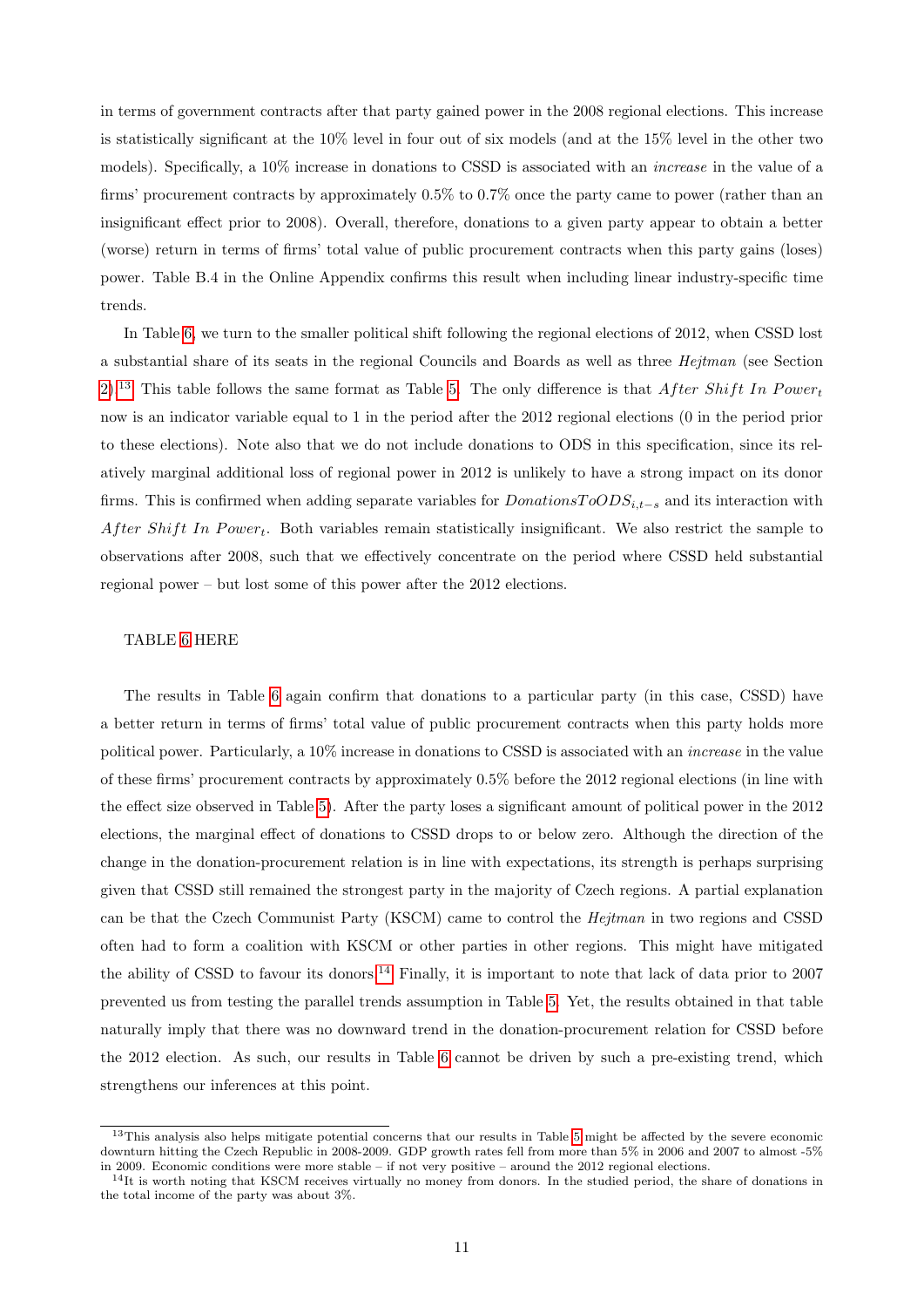Before proceeding, two important issues should be discussed. First, we more explicitly exploit region-level variation in the 2012 regional election outcomes in Section C of the Online Appendix using a difference-indifference-in-difference model. That is, we compare non-donating and donating firms (i.e. first difference) before/after regional election years (i.e. second difference) depending on whether or not a change in power occurs in a particular region (i.e. third difference). Consistent with our key line of argument, these findings confirm that changes in donations' effects around the 2012 elections are fully concentrated in the regions with a shift in power (see the Online Appendix for details). Note that we can only implement this for the 2012 elections, since there was only one region without a change in power in 2008 (which makes it impossible to differentiate the power-shift effect in this region from a simple regional effect for this election).

Second, as a more general specification we also implemented a model interacting donations to CSSD and ODS with a full set of year dummies. Even though we lack statistical power in this design due to a relatively low number of donating firms receiving contracts in any given year, this approach nonetheless allows a closer examination of the exact dynamics in the studied relationship. Figure [1](#page-28-0) shows the key results by plotting the coefficients and corresponding confidence intervals from the interactions between the donation variables and the full set of year dummies. The results in Figure [1](#page-28-0) first of all confirm the lack of evidence for pre-existing trends driving our results. Furthermore, these year-on-year findings highlight that the effect of donations to CSSD generally increases between 2009 and 2012 (after it gained power in the 2008 regional elections) and drops down again in 2013-2014 (after it lost power in the 2012 regional elections). The results for ODS are less clear-cut (reflecting their lower precision also in the main text), but likewise display the expected lower point estimates particularly in the 2010-2013 period. Overall, therefore, the general pattern of the results in Figure [1](#page-28-0) is consistent with the key findings presented above, which effectively reflect average effects over legislative periods. Still, it is worth commenting on the coefficient for ODS in 2014, which displays an unexpected positive value. We verified that this is not driven by a concentration of successful firms in one or few specific regions (e.g., where ODS had a larger seat share in the regional council), nor by exceptional characteristics of these procurement contracts or their allocation process. Yet, this estimate is based on only seven firms obtaining 11 contracts, which may undermine the credibility of this point estimate.[15](#page-12-0) It is also not robust to different specifications since, as noted above, including donations to ODS in the regressions underlying Table [6](#page-27-0) leads to statistically insignificant results for ODS (p-value on the interaction term equals 0.84).

#### FIGURE [1](#page-28-0) HERE

### 4.2. Heterogeneity across contract types: The role of more/less restrictive procurement allocation processes

Our findings thus far are supportive of the notion that firms' donations to political parties benefit their access to public procurement contracts. In this section, we assess the more or less restrictive nature of the employed procurement allocation processes – which differ in the de facto amount of discretion they provide decision-makers – as a potential source of heterogeneity in the donation-procurement relation. From a

<span id="page-12-0"></span><sup>&</sup>lt;sup>15</sup>This is a substantially smaller number of ODS-linked firms receiving contracts compared to the 19.5 firms on average per year in 2007-2008, and 14.75 firms on average per year in 2009-2012. Note that this declining trend in itself is entirely consistent with our key results.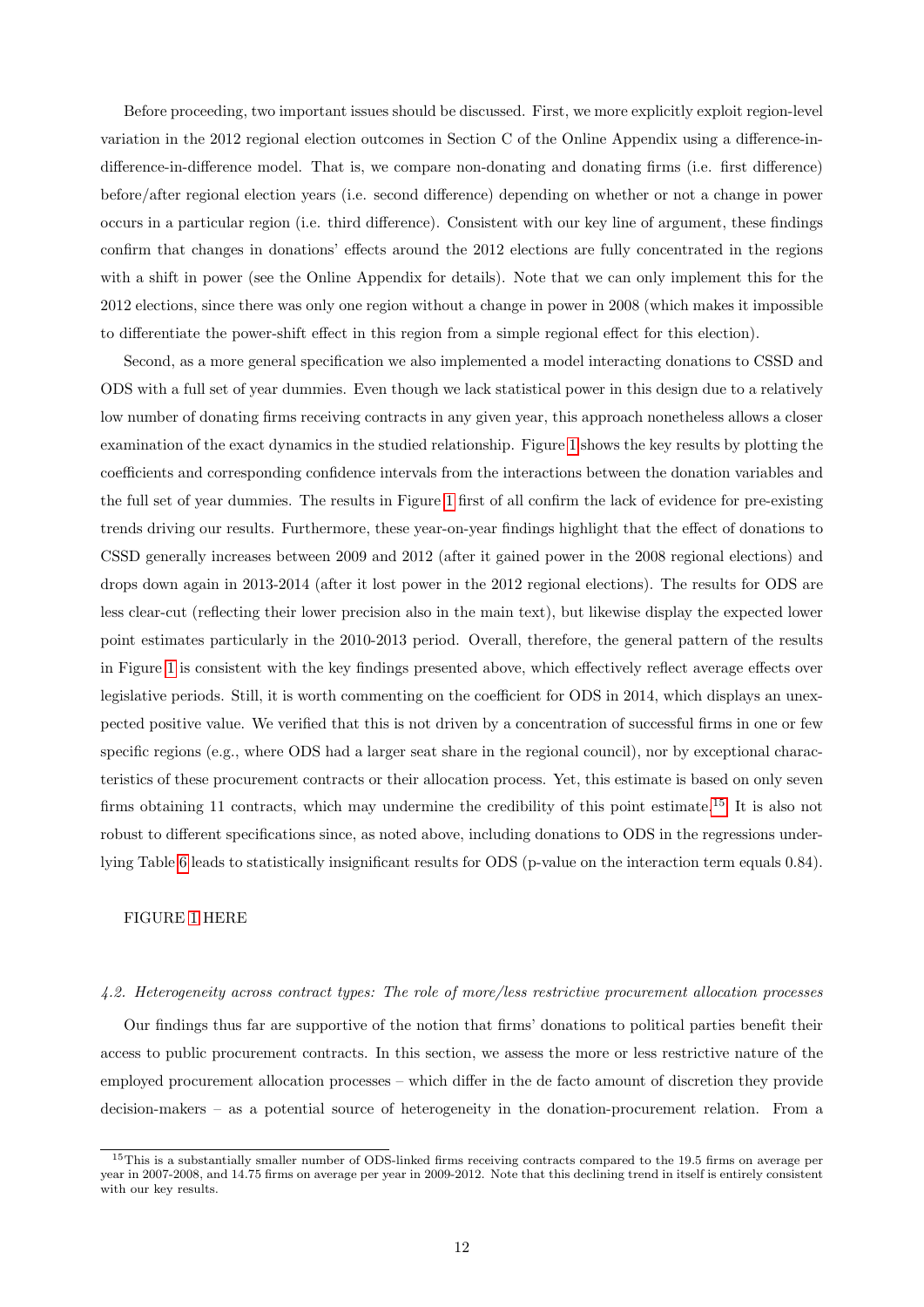theoretical perspective, a substantial literature in economics and political science has argued that "more discretion increases the returns to corruption effort" [\(Kwon, 2014,](#page-20-10) p. 769). The extent of discretion in public decision-making processes thus often becomes a "key determinant of underground activity" [\(Johnson](#page-20-9) [et al., 1998,](#page-20-9) p. 391), and substantially augments the risk that dishonest officials will misallocate public resources (often to their own benefit) [\(Palguta and Pertold, 2017\)](#page-20-4). Consistent with such line of argument, existing studies indicate that increased discretion in public procurement procedures favours small local firms [\(Coviello and Mariniello, 2014\)](#page-19-5) and firms that hide their ownership [\(Palguta and Pertold, 2017\)](#page-20-4). Interestingly, [Acemoglu et al.](#page-19-10) [\(2016\)](#page-19-10) suggest that the value of political connections is positively related to politicians' executive power. In our setting, this would imply that corporate donations may have a stronger impact on (the outcome of) public procurement processes when public authorities' discretion – and thus their decision-making power – is larger. The legislative and institutional framework in the Czech Republic allows testing this proposition. It provides not only a considerable range of evaluation criteria and allocation procedures available to public authorities (which vary substantially in terms of the restrictiveness and public visibility they impose), but also maintained a highly politicized civil service at least up to 2015 (see above).

Our analysis specifically exploits two distinct subsets of procurement allocation procedures. The first concerns contracts awarded based on the criterion of being 'economically advantageous' (ekonomická výhodnost), or 'lowest price' (nejnižší cena). While the latter framework imposes a clear decision criterion and leaves limited leeway for public authorities, the former framework provides substantially more flexibility since Czech public procurement legislation does not describe in detail how 'economically advantageous' should be understood (Act No. 137/2006 Coll. on Government Procurement). Hence, favourable treatment of donor firms would be more likely to succeed in the 'economically advantageous' framework. The second differentiation between subsets of procurement allocation processes is related to the value of the contract (see also [Palguta](#page-20-4) [and Pertold, 2017;](#page-20-4) [Coviello et al., 2018\)](#page-19-6). Procedural restrictions were more stringent for contracts with a total value exceeding 4,997,000 CZK (circa \$249,850) – or 125,451,000 CZK in case of construction works  $(circa $6.272.550).$ <sup>[16](#page-13-0)</sup> Below this threshold, contracts are not regulated by EU law. In the Czech setting, this means that contracting authorities may use the simplified so-called 'below-the-threshold' procedure. Public authorities may thereby directly ask a minimum of five firms to provide bids, and are required to publish only the final outcome (e.g., a winner of the tender). Furthermore, contracts concluded under the belowthe-threshold procedure are not published in the Official Journal of the European Union, and contracting authorities can choose shorter time limits for the delivery of bids. All these elements provide a setting more tenable to favouring some firms over others. Consequently, and also because smaller contracts are simply less visible to the public, we hypothesize that the donation-procurement relation is substantively stronger for smaller procurement contracts compared to larger ones.

Table [7](#page-29-0) presents the results. In panel I, we separate between procurement contracts awarded based on the criterion of being 'economically advantageous' (columns (1) and (2)), or 'lowest price' (columns (3) and (4)). In Panel II, we distinguish between procurement contracts whose value remains underneath the threshold value inducing tighter regulation of the allocation process (columns (1) and (2)) and contracts

<span id="page-13-0"></span><sup>&</sup>lt;sup>16</sup>These exact figures are valid for the years 2010 and 2011. In other years, they differ slightly based on the CZK/EUR exchange rate as well as the Communications of the European Commission.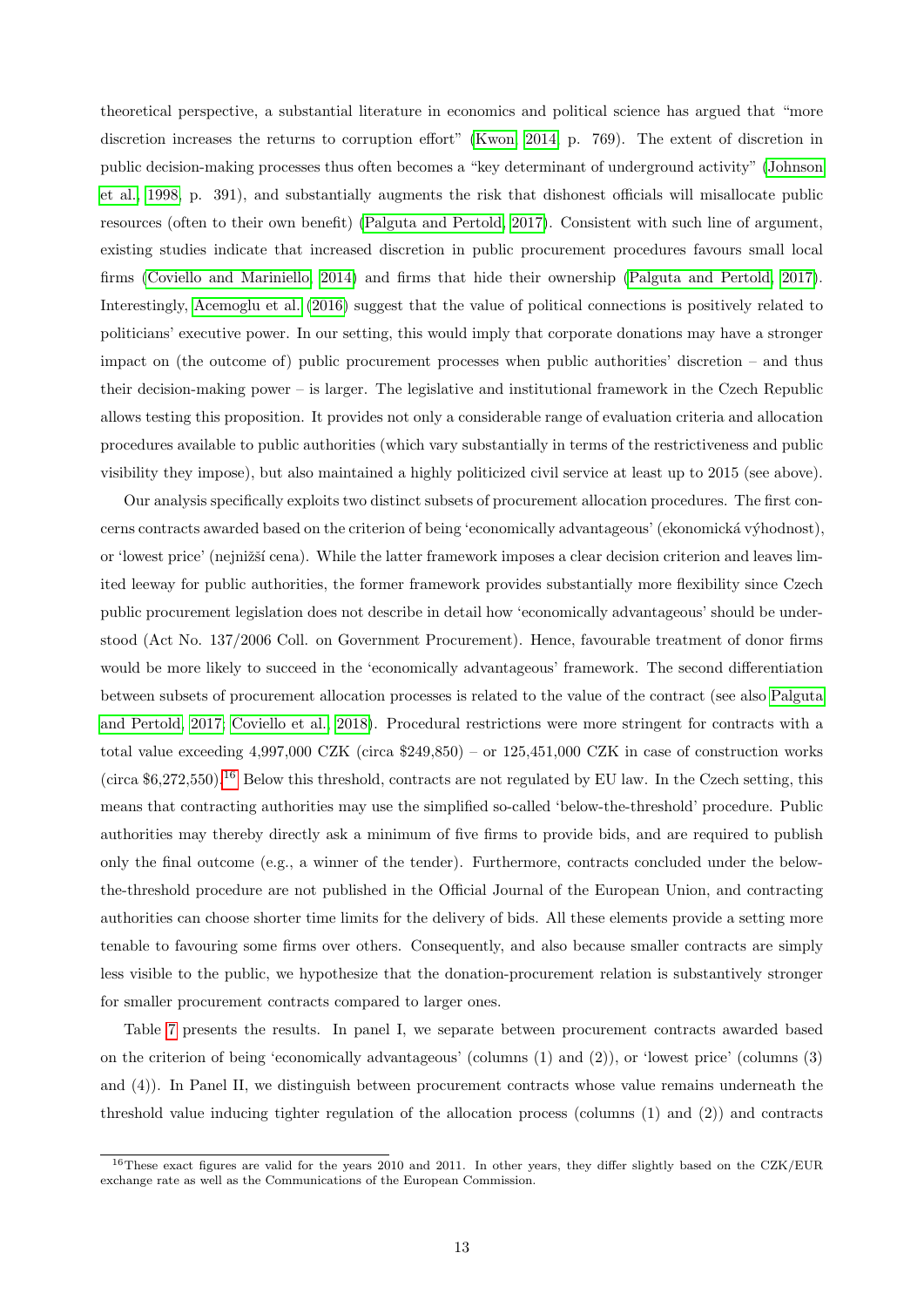whose value exceeds this limit (columns  $(3)$  and  $(4)$ ).

# TABLE [7](#page-29-0) HERE

The results in Table [7](#page-29-0) consistently corroborate that less restrictive allocation procedures leaving more decision-making discretion to public authorities benefit donor firms. Table B.6 in the Online Appendix confirms this result when including linear industry-specific time trends. The donation-procurement relation only materializes for contracts awarded under the 'economically advantageous' criterion, and for contracts with a value below the threshold imposing more stringent regulatory controls. Table B.2 in the Online Appendix furthermore illustrates that the effects from shifts in political power – as documented in Table [5](#page-26-0) – predominantly arise among the two types of allocation procedures with more extensive discretion.

### 4.3. Underlying mechanisms

In this section, we examine a number of potential mechanisms underlying the favouritism to donor firms documented in the previous two sections. In particular, we investigate whether corporate donors  $(i)$  get more contracts of particular types (especially those allocated under less restrictive procurement procedures), (ii) face less competition in the procurement auctions they win, and (iii) can extract more rent from the obtained contracts. Throughout these analyses, the number of observations available is more limited since it requires a focus on firms actually obtaining contracts (for the first and third issue) or the limited set of procurement auctions where we know the full set of bidders (for the second issue).

With respect to the first issue, we take as dependent variable the number of contracts gained by firm i in year t [\(Witko, 2011\)](#page-21-3), and estimate a set of conditional fixed-effects over-dispersion models that account for the high concentration of zeros in this dependent variable. The main explanatory variable is a dummy equal to 1 when a firm donated to the party in power (i.e. ODS up to 2008 and CSSD afterwards) in year  $t - 1$ , and 0 otherwise. We estimate this model for all contracts, as well as for subsets of contracts differing in the restrictiveness of the procurement process (as defined above). The results are presented in Table [8](#page-30-0) and show that the number of contracts is significantly higher for donor firms particularly for below-the-threshold contracts. They are effectively the same between donor and non-donor firms above the threshold. Further, donor firms gain more contracts both under the 'lowest price' and 'economic advantageousness' procedures, though the effect is marginally stronger in the latter case. These findings for the 'lowest price' contracts might appear surprising, but the results in Table [9](#page-31-0) – which look at differences in the number of bidders in each procurement auction (the second issue raised above) – provide a potential explanation. This table shows that the number of bidders is significantly lower in lowest-price auctions won by donor firms. As public authorities may target a contract to the favoured firm in the below-the-threshold and 'economic advantageousness' procedures, this is significantly harder when using 'lowest price' auctions. Hence, in this setting, the contracting authorities appear to reduce competition faced by donor firms by limiting the number of bidders.

### TABLES [8](#page-30-0) and [9](#page-31-0) HERE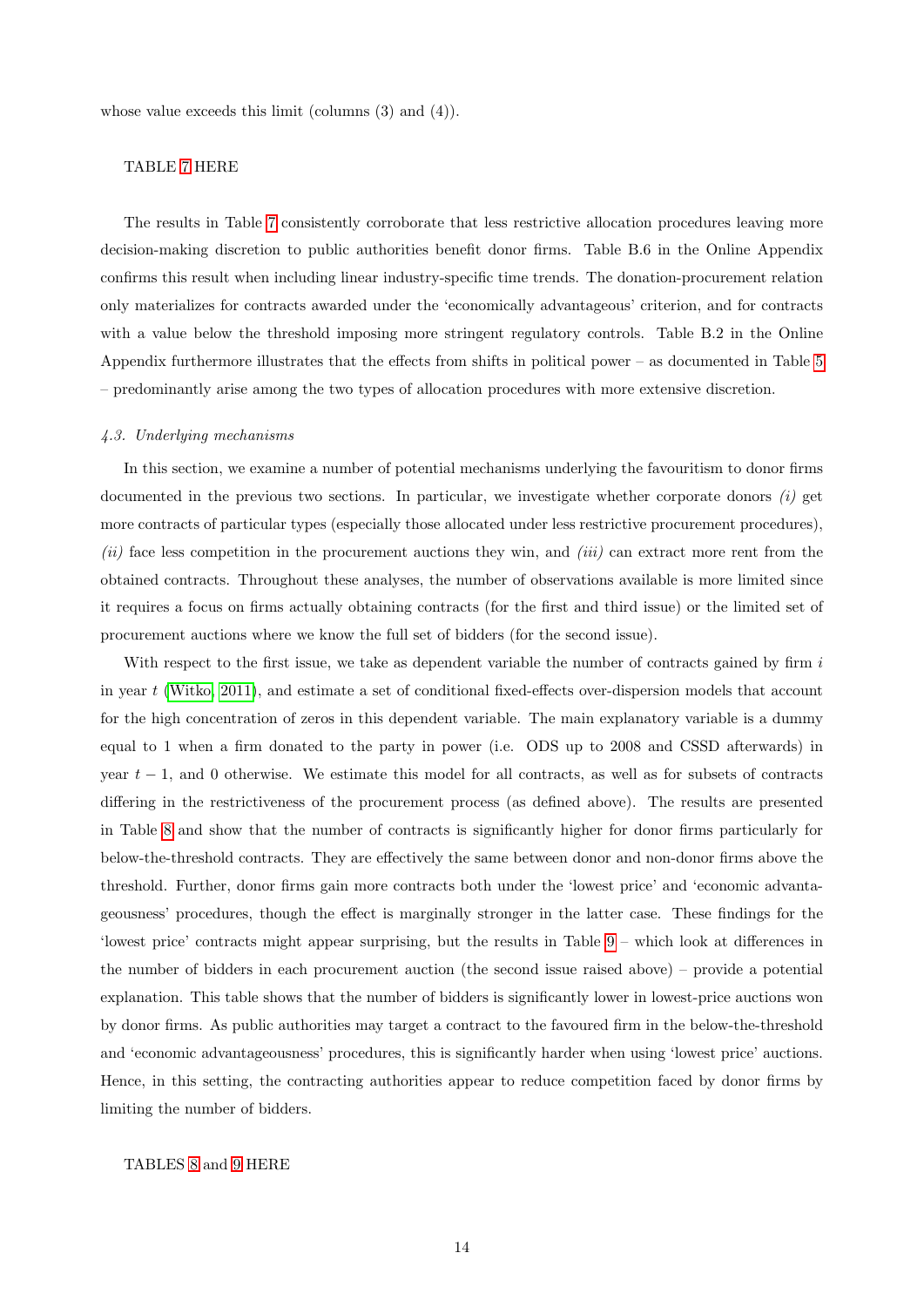Turning finally to donor firms' potential ability to extract higher rents from procurement contracts, we calculate the ratio of the winning bid (or 'realised price') over the price estimate of a contracting authority before the tender is launched (which should reflect their best estimate of the real cost of executing the contract; i.e. 'anticipated price'). Higher values of this price ratio indicate winning bids further above the estimated cost of the contract, and thus a higher potential to extract rents. Using this price ratio as the dependent variable, Table [10](#page-32-0) shows consistent positive and significant point estimates for the donations variable across all specifications.[17](#page-15-1) Still, the estimated effect sizes remain substantively very small. The coefficient in the log-log specification, for instance, implies that a 1% change in donations is linked to a 0.05% change in the price ratio. Using an indicator variable as our main explanatory variable (i.e. equal to 1 when a firm donated to the party in power, 0 otherwise), we find that having donated is on average linked to a 0.61% increase in the price ratio. Although some care is needed in interpreting these findings – since both prices in this price ratio might be considered endogenous – these results appear at least consistent with the notion that donor firms might be able to extract more rent from the procurement process.<sup>[18](#page-15-2)</sup>

# TABLES [10](#page-32-0) HERE

### <span id="page-15-0"></span>4.4. Robustness checks

This section first of all provides a further assessment of the most likely direction of causality in our results, which is important to exclude the possibility that grateful firms might increase their donations to a party that procures contracts for them. More specifically, we examine whether the value of firms' donations changes after a firm wins its first procurement contract. The results are presented in Table [11,](#page-33-0) where the dependent variable is the level of donations to the party in power by firm  $i$  in year  $t$ . The central independent variable is an indicator variable equal to 1 in the period following a firm's first public procurement contract (0 otherwise). We provide three operationalizations differing in when we switch 'on' this indicator variable: i.e. in the year of the first procurement contract (First Contract), in the following year (First Contract  $t-1$  or after two years (*First Contract t-2*). This is important as the absence of an immediate impact may not preclude impact in following years: e.g., obtaining a procurement contract may require increased investments for its execution, which may reduce the capacity for donations in the short run – though not in the long(er) run. The findings confirm that firms do not appear to significantly change their political donation behaviour after they received their first public procurement contract.<sup>[19](#page-15-3)</sup> This is reassuring since it affirms that there is no strong relationship running from procurement contracts to donations. Rather, it

<span id="page-15-1"></span><sup>&</sup>lt;sup>17</sup>More detailed analysis of different types of contracts and allocation procedures highlights that this finding is driven by above-the-threshold contracts and contracts awarded using the lowest-price procedure (see Table B.7 in the Online Appendix).

<span id="page-15-2"></span><sup>18</sup>Contracting authorities might inflate their estimated price for large contracts (possibly to mask expected inefficiencies from allocating contracts to donor firms) or under-estimate it for contracts close to the threshold (to benefit from a lower administrative burden and the higher flexibility of below-the-threshold procedures). Any such under-estimation would bias the effect of donations on the resulting price ratio downwards (which may explain why we observe no significant effect for belowthe-threshold contracts in Table B.7 in the Online Appendix). From this perspective, it is interesting to observe that Figure B.5 in the Online Appendix shows an increasing ratio of realised to anticipated prices when approaching the threshold used to distinguish between below-the-threshold and above-the-threshold contracts. This is consistent with increased under-estimation of anticipated prices below the threshold.

<span id="page-15-3"></span><sup>&</sup>lt;sup>19</sup>Note that some care is due in the interpretation here as we obviously cannot observe procurement contracts allocated before our data set starts.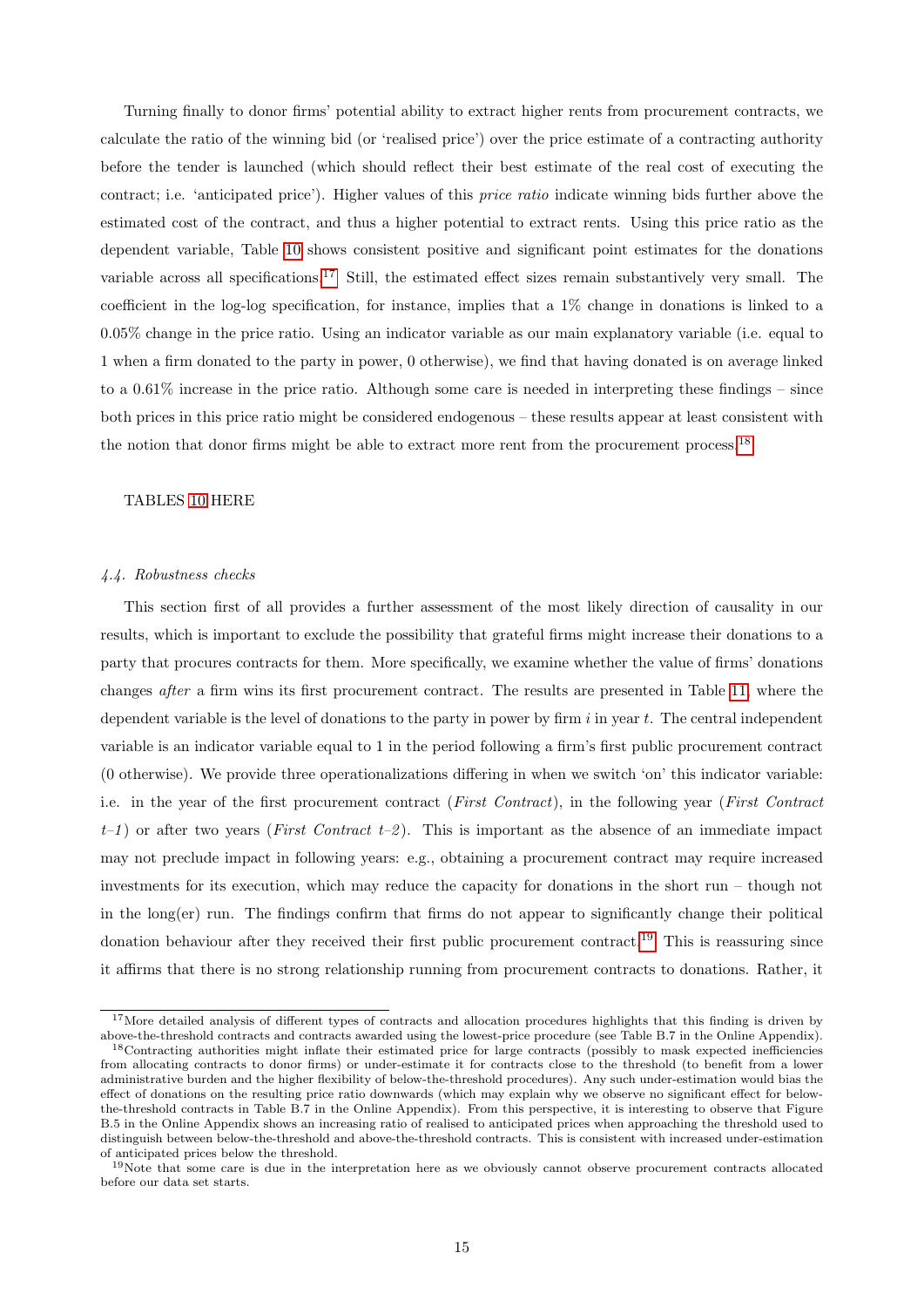appears that firms' donations come first and procurement contracts arrive subsequently.

# TABLE [11](#page-33-0) HERE

Second, one might worry that firms have a predisposition to channel donations towards ideologically congruent parties representing their industry's interests. When this party wins the election, implementation of its major spending priorities could then benefit the donating firm without reflecting any form of preferential treatment. When the other party wins, the firm is in a worse position. To exclude this alternative explanation of our findings, we analyse the year-by-year distribution of procurement allocations across 14 policy sectors over the period 2007-2014. This indicates that the majority of procurement spending by the Czech regions over this period is spent on construction (60%), transport (11%), and health, social and educational services  $(9\%)$ .<sup>[20](#page-16-1)</sup> Importantly, we find no evidence of clear positive shifts in procurement allocations shares for certain policy areas following the 2008 regional elections combined with substantial reversals following the 2012 regional elections (which would mirror the rise and fall of CSSD's power at the regional level) (see Figure A.1 in the Online Appendix). This makes a party-driven 'policy shift' less likely as an explanation for our findings.

Finally, we would want to exclude that the effects we attribute to the shifts in political power in 2008 and 2012 arise in every year – even when no shift in power at the regional level occurs. To address this, we implement a placebo check for a year where no change in power occurs. This turns out to be less than straightforward since there are usually elections taking place at different levels of government during the analyzed period, which might have direct and/or indirect implications for the balance of power at the regional level. The exception is 2011, when there were only Senate by-elections in one district out of 81 districts. Replicating our analysis using the same specification as in Table [5](#page-26-0) (except that After Shift In Power is now set to 1 after 2011 rather than after 2008), the coefficient on our central interaction terms remain statistically insignificant (see Table B.1 in the Online Appendix). This strongly suggests that the previously observed shifts in the donation-procurement relation in 2008 and 2012 are driven by the shifts in political power in those years, rather than some recurrent effect arising in every year.

### <span id="page-16-0"></span>5. Conclusion

Although the potential economic implications of firms' political connections have been repeatedly studied [\(Khwaja and Mian, 2005;](#page-20-14) [Faccio, 2006;](#page-19-15) [Claessens et al., 2008;](#page-19-16) [Goldman et al., 2013;](#page-20-12) [Straub, 2014;](#page-20-15) [Auriol](#page-19-17) [et al., 2016;](#page-19-17) [Acemoglu et al., 2016;](#page-19-10) [Schoenherr, forthcoming\)](#page-20-16), the impact of political donations on public procurement contracts has not been comprehensively explored. Using a novel and representative dataset of public procurement contracts, firms' political donations and firm-level information from the Czech Republic, we show that donor firms obtain a higher total value of public procurement contracts in the year following their donation to the party in power. Moreover, changes in parties' political power influence donor firms' procurement success – which we document for two separate instances of election-induced shifts in the

<span id="page-16-1"></span> $20$ For companies owned by the Czech regions, medical equipment is a major additional source of procurement allocations (i.e. more than 40% of procurement spending). This reflects the fact that this group includes many regionally-owned hospitals.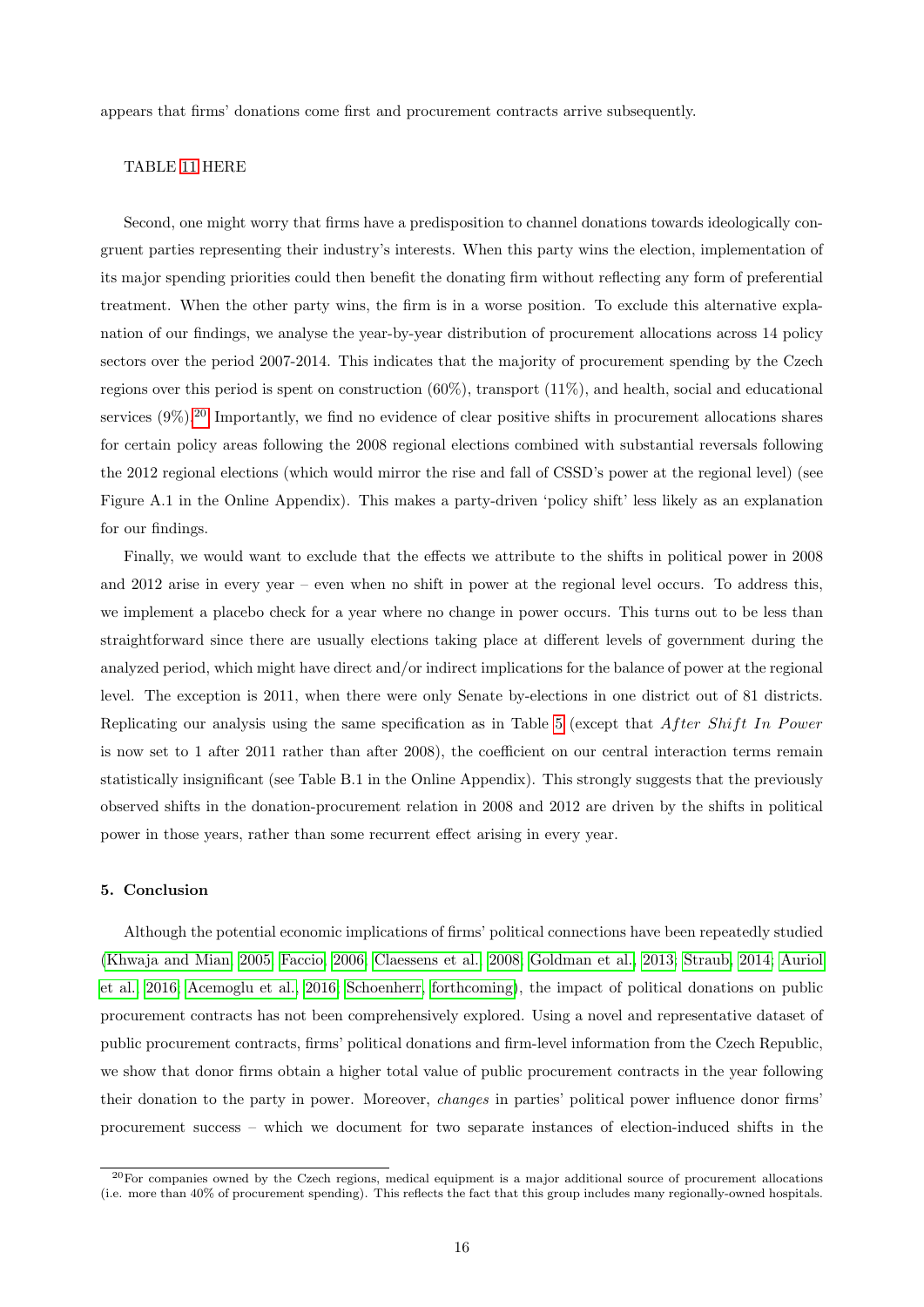power composition of Czech regional governments. Our results furthermore indicate that the effect of donations on procurement contracts only arises under less restrictive procurement allocation processes, which extends recent evidence showing the importance of public authorities' discretionary power in the procurement allocation process [\(Spagnolo, 2012;](#page-20-3) [Coviello and Mariniello, 2014;](#page-19-5) [Palguta and Pertold, 2017;](#page-20-4) [Coviello et al., 2018\)](#page-19-6). In terms of the underlying mechanisms, we find that donating firms receive more small contracts (with fewer restrictions in the allocation process), face less other bidders in more open procurement procedures, and win with bids higher above the estimated cost of the contract.

Why do these benefits from donations arise? The rich theoretical debate on this issue suggests at least two possibilities [\(Gordon et al., 2007\)](#page-20-17). On the one hand, political donations may lead to procurement contracts as a result of direct quid pro quo exchanges between parties and firms. On the other hand, a more indirect channel may exist when donations buy access to (possibly longer-term) relationships between parties and firms. Existing evidence for the former channel remains weak, such that – also in our setting – "contributions are often best understood as purchases of good will" [\(Gordon et al., 2007,](#page-20-17) p. 1057). Given that our results uncover substantial financial benefits to firms – in terms of the value of procurement contracts – from their political donations, it is perhaps surprising to observe that most firms in our sample do not donate at all. Furthermore, most donations remain relatively small, with the largest donation accounting for 'only' 35 million CZK (circa \$1.75 million). This is reminiscent of the traditional question raised about the remarkable absence of more money in US politics. For a review and discussion of this closely related literature on donation decisions, see [Ansolabehere et al.](#page-19-7) [\(2003\)](#page-19-7). In our setting, this low level of donations most likely reflects the uncertain benefits and high administrative costs associated with such direct, public support to parties [\(Gordon et al., 2007\)](#page-20-17). Also, only few firms in our sample donate to both parties even though this might be a way for firms to hedge their bets, and can provide insurance against the risk associated with changes in political power. A similar observation is made by [Brogaard et al.](#page-19-3) [\(2016\)](#page-19-3) in the US setting. This strongly suggests that donations are not viewed by firms as part of a direct quid pro quo exchange, but rather as investments in longer-term relationships with a particular party [\(Langbein,](#page-20-18) [1986;](#page-20-18) [Gordon et al., 2007\)](#page-20-17).

From a policy perspective, it is important to discuss the potential implications of favouritism in procurement contract allocations for taxpayers. As argued more generally about the role of corruption in Méon and [Sekkat](#page-20-19) [\(2005\)](#page-20-19), Méon and Weill [\(2010\)](#page-20-20) and [Dreher and Gassebner](#page-19-18) [\(2013\)](#page-19-18), such favouritism might in principle be either beneficial (e.g., when it greases the wheels and makes procurement run smoothly) or harmful (e.g., when it allocates procurement contracts to inefficient firms). Unfortunately, our dataset does not include information about contract renegotiations, costs overruns and/or time delays, such that we cannot provide a direct empirical assessment of such issues. Previous work has shown, however, that favouritism is linked to increased contract renegotiations and cost overruns [\(Schoenherr, forthcoming\)](#page-20-16) as well as a higher likelihood of awarding procurement contracts to the same firm [\(Coviello and Gagliarducci, 2017\)](#page-19-9). There is no inherent reason to believe that similar results would not likewise exist in our Czech setting, although cost overruns there are legally capped at 20% of the original contract value. Recent work using Czech data has also shown that favouritism to party donors in procurement contract allocations is associated with significantly higher cost inefficiency levels within the Czech regional public sector [\(Titl et al., 2018\)](#page-20-21). Overall, therefore, it would appear that the sand exceeds the grease.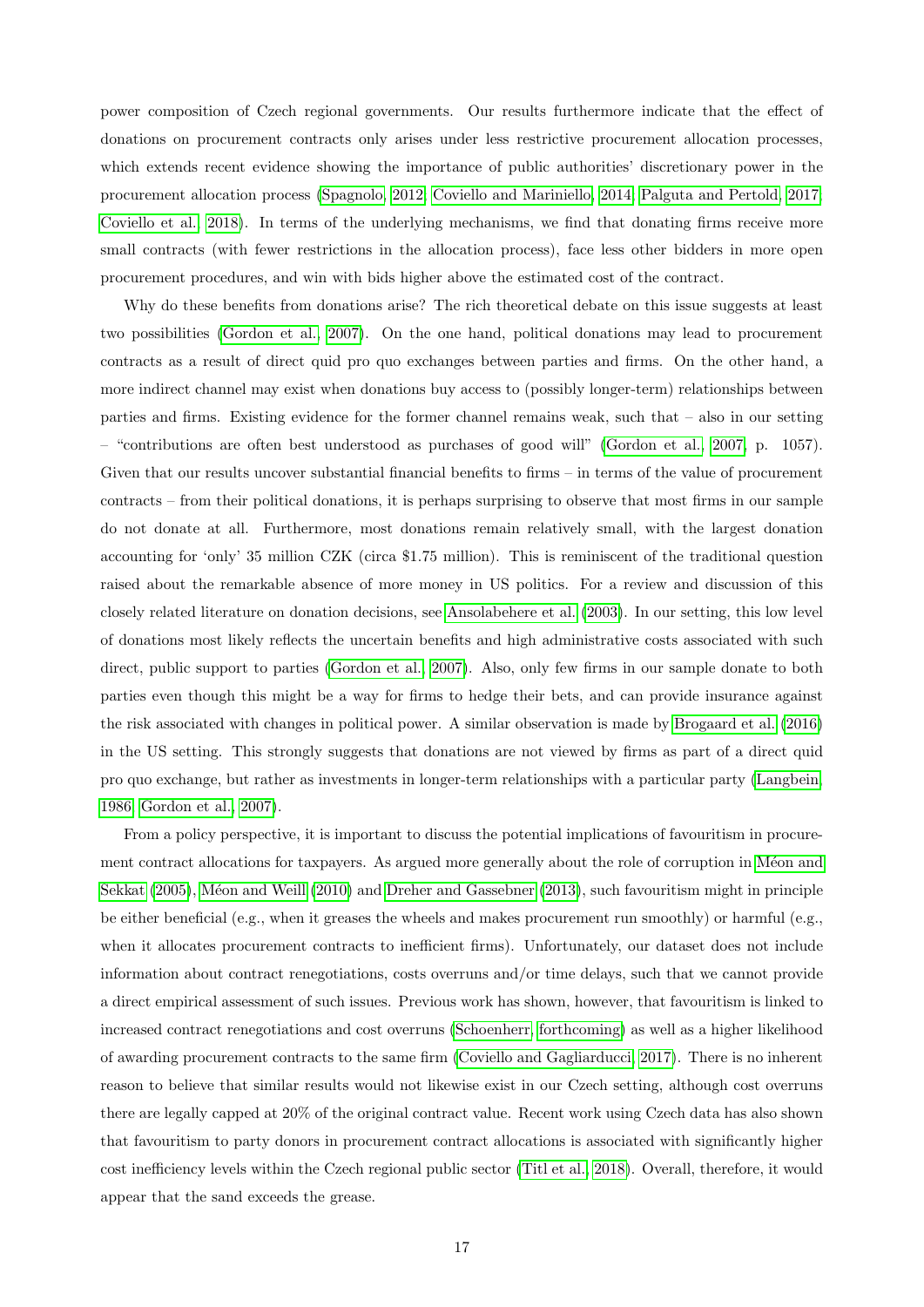Finally, we should note that our results have relevance beyond the Czech setting studied here. At least in other EU member states where firms can directly donate to political parties, similar effects might arise because the limits for below-the-threshold contracts are the same across the entire European Union (and similar provisions also exist in, for instance, the United States) [\(Palguta and Pertold, 2017;](#page-20-4) [Coviello](#page-19-6) [et al., 2018\)](#page-19-6). As such, our results suggest that EU regulation (and/or supervision) over public procurement contracts might be beneficial in terms of the efficiency of such contract allocations, and a case can be made to extend it also to smaller procurement contracts. Even so, our data lacked information about delivered quality, possible renegotiations, administrative costs, and so on. Hence, we were unable to assess the overall welfare implications of the observed manipulation in procurement contract allocations, which remains an important avenue for further research. Closely related studies analysing network ties between firms and politicians suggest such welfare implications could be meaningful. For instance, [Cingano and Pinotti](#page-19-11) [\(2013\)](#page-19-11) illustrate that distortions in the public expenditures of Italian local governments induced by favouritism towards firms with political connections have substantial social welfare implications (for similar evidence from a Chinese setting, see [Fisman and Wang, 2015\)](#page-20-22).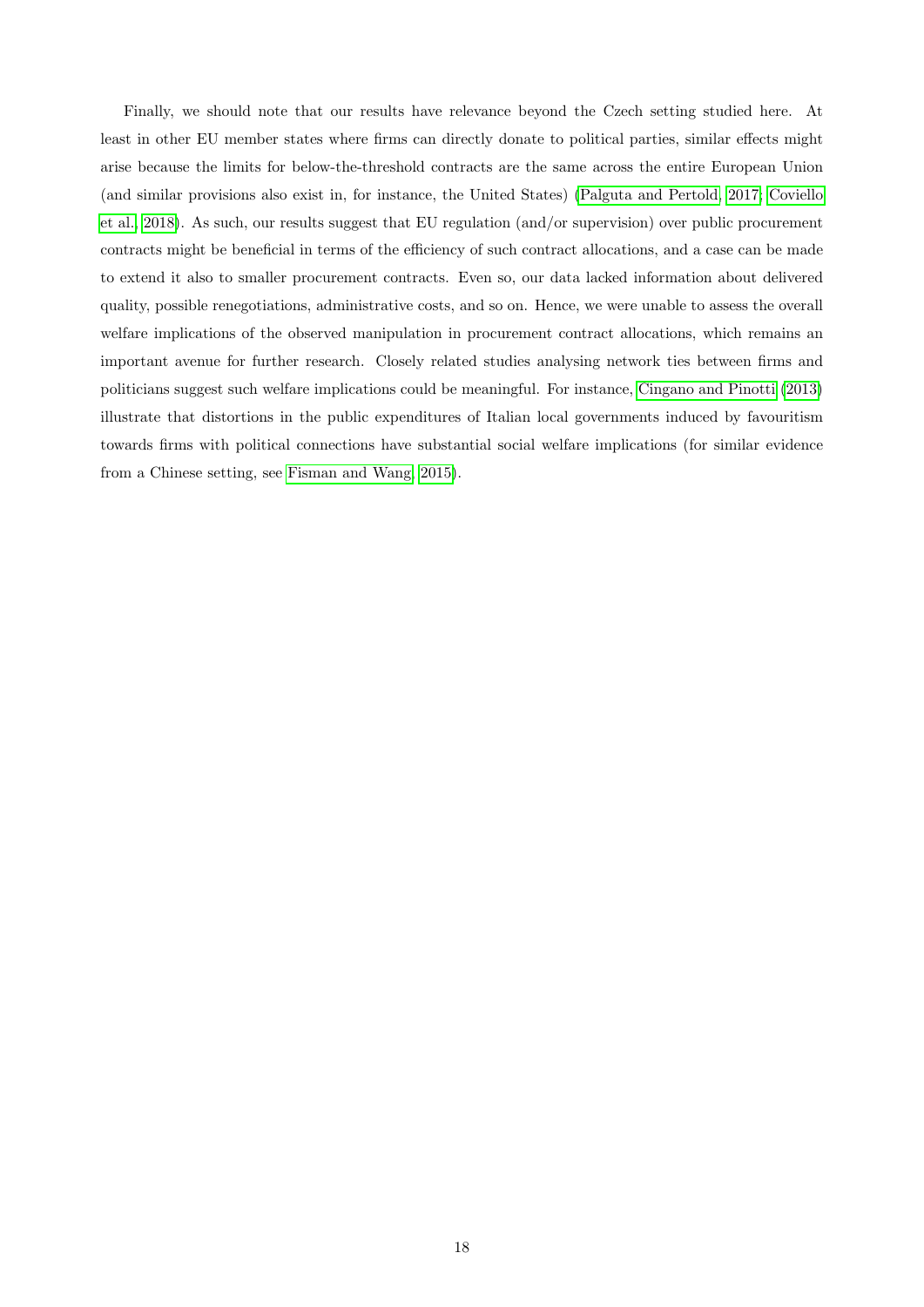# References

### References

- <span id="page-19-10"></span>Acemoglu, D., Johnson, S., Kermani, A., Kwak, J., Mitton, T., 2016. The value of connections in turbulent times: Evidence from the united states. Journal of Financial Economics 121 (2), 368–391.
- <span id="page-19-7"></span>Ansolabehere, S., Figueiredo, J. M. d., Snyder, J. M., 2003. Why is there so little money in u.s. politics? Journal of Economic Perspectives 17 (1), 105–130.
- <span id="page-19-2"></span>Arvate, P., Barbosa, K., Fuzitani, E., 2018. Party expertise, campaign donation and government contracts: Evidence from an electoral quasi-experiment. INSPER Working Paper, nr. 377/2018.
- <span id="page-19-17"></span>Auriol, E., Straub, S., Flochel, T., 2016. Public Procurement and Rent-Seeking: The Case of Paraguay. World Development 77, 395–407.
- <span id="page-19-4"></span>Baltrunaite, A., forthcoming. Political contributions and public procurement: Evidence from lithuania. Journal of the European Economic Associaton.
- Bank for the Accounts of Companies Harmonized, Oct. 2014. Financial structure and profitability of European companies. Outlook, Bank for the Accounts of Companies Harmonized.
- <span id="page-19-14"></span>Berrebi, C., Klor, E., 2008. Are voters sensitive to terrorism? direct evidence from the israeli electorate. American Political Science Review 102 (3), 279–301.
- Bezkorupce, 2015. Korupce ve veřejných zakázkách. URL [http://wiki.bezkorupce.cz/wiki/korupce\\_ve\\_verejnych\\_zakazkach](http://wiki.bezkorupce.cz/wiki/korupce_ve_verejnych_zakazkach)
- <span id="page-19-1"></span>Boas, T. C., Hidalgo, F. D., Richardson, N. P., 2014. The spoils of victory: Campaign donations and government contracts in brazil. Journal of Politics 76, 415–429.
- <span id="page-19-0"></span>Bramoullé, Y., Sanjeev, G., 2016. Favoritism. Journal of Development Economics 122, 16–27.
- <span id="page-19-3"></span>Brogaard, J., Denes, M., Duchin, R., 2016. Political influence and government investment: Evidence from contract-level data. Mimeo.
- <span id="page-19-13"></span>Cameron, A. C., Miller, D. L., 2015. A practitioner's guide to cluster-robust inference. Journal of Human Resources 50 (2), 317–372.
- <span id="page-19-8"></span>Chappell, H. W., 1982. Campaign contributions and congressional voting: A simultaneous probit-tobit model. The Review of Economics and Statistics 64 (1), 77–83.
- <span id="page-19-12"></span>Chmelová, P., Štípek, V., 2017. Analýza vývoje trhu veřejných zakázek v České republice v letech 2008–2015 [Analysis of the Development of the Public Procurement in the Czech Republic in the Years 2008-2015]. Politick´a ekonomie 65 (3), 316–334.
- <span id="page-19-11"></span>Cingano, F., Pinotti, P., 2013. Politicians at work: The private returns and social costs of political connections. Journal of the European Economic Association 11 (2), 433–465.
- <span id="page-19-16"></span>Claessens, S., Feijen, E., Laeven, L., 2008. Political connections and preferential access to finance: The role of campaign contributions. Journal of Financial Economics 88 (3), 554–580.
- <span id="page-19-9"></span>Coviello, D., Gagliarducci, S., 2017. Tenure in Office and Public Procurement. American Economic Journal: Economic Policy 9 (3), 59–105.
- <span id="page-19-6"></span>Coviello, D., Guglielmo, A., Spagnolo, G., 2018. The effect of discretion on procurement performance. Management Science 64 (2), 715–738.
- <span id="page-19-5"></span>Coviello, D., Mariniello, M., 2014. Publicity requirements in public procurement: Evidence from a regression discontinuity design. Journal of Public Economics 109, 76–100.
- <span id="page-19-18"></span>Dreher, A., Gassebner, M., 2013. Greasing the wheels? The impact of regulations and corruption on firm entry. Public Choice 155 (3-4), 413–432.
- <span id="page-19-15"></span>Faccio, M., 2006. Politically connected firms. American Economic Review 96 (1), 369–386.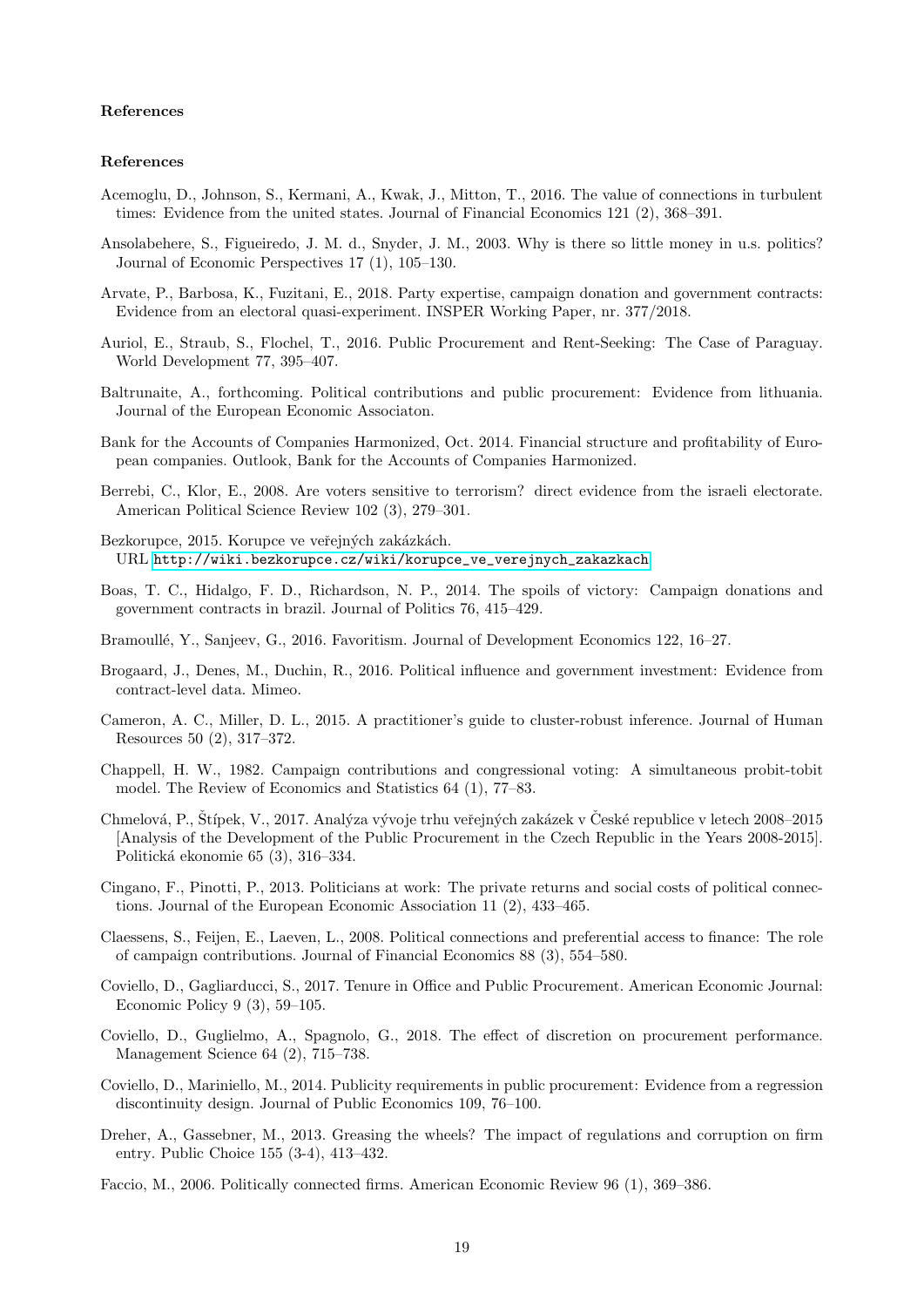- <span id="page-20-22"></span>Fisman, R., Wang, Y., 2015. The mortality cost of political connections. Review of Economic Studies 82 (4), 1346–1382.
- <span id="page-20-8"></span>Fouirnaies, A., Hall, A. B., 2018. How Do Interest Groups Seek Access to Committees? American Journal of Political Science 62 (1), 132–147.
- <span id="page-20-0"></span>Gilens, M., 2012. Affluence and Influence: Economic Inequality and Political Power in America. Princeton University Press, Princeton.
- <span id="page-20-12"></span>Goldman, E., Rocholl, J., So, J., 2013. Politically Connected Boards of Directors and The Allocation of Procurement Contracts. Review of Finance 17 (5), 1617–1648.
- <span id="page-20-5"></span>Gordon, S., Hafer, C., 2005. Flexing muscle: Corporate political expenditures as signals to the bureaucracy. American Political Science Review 99 (2), 245–261.
- <span id="page-20-6"></span>Gordon, S., Hafer, C., 2007. Corporate influence and the regulatory mandate. Journal of Politics 69 (2), 300–319.
- <span id="page-20-17"></span>Gordon, S., Hafer, C., Landa, D., 2007. Consumption or investment? on motivations for political giving. Journal of Politics 69 (4), 1057–1072.
- <span id="page-20-1"></span>Hodler, R., Raschky, P. A., 2014. Regional Favoritism. Quarterly Journal of Economics 129 (2), 995–1033.
- <span id="page-20-11"></span>Hooghe, L., Marks, G., Schakel, A. H., Osterkatz, S. C., Niedzwiecki, S., Shair-Rosenfield, S., 2016. Measuring Regional Authority: A Postfunctionalist Theory of Governance (Vol. 1). Oxford University Press, Oxford.
- <span id="page-20-9"></span>Johnson, S., Kaufmann, D., Zoido-Lobaton, P., 1998. Regulatory discretion and the unofficial economy. American Economic Review 88 (2), 387–392.
- <span id="page-20-14"></span>Khwaja, A. I., Mian, A., 2005. Do Lenders Favor Politically Connected Firms? Rent Provision in an Emerging Financial Market. Quarterly Journal of Economics 120 (4), 1371–1411.
- <span id="page-20-10"></span>Kwon, I., 2014. Motivation, discretion, and corruption. Journal of Public Administration Research and Theory 24 (3), 765–794.
- <span id="page-20-18"></span>Langbein, L., 1986. Money and access: Some empirical evidence. Journal of Politics 48 (4), 1052–1062.
- <span id="page-20-13"></span>Mironov, M., Zhuravskaya, E., 2016. Corruption in procurement and the political cycle in tunneling: Evidence from financial transactions data. American Economic Journal: Economic Policy 8 (2), 287–321.
- <span id="page-20-19"></span>Méon, P.-G., Sekkat, K., 2005. Does corruption grease or sand the wheels of growth? Public choice 122 (1-2), 69–97.
- <span id="page-20-20"></span>Méon, P.-G., Weill, L., 2010. Is corruption an efficient grease? World Development 38 (3), 244–259.
- <span id="page-20-2"></span>OECD, 2013. Government at a glance Paris: OECD Publishing.
- <span id="page-20-4"></span>Palguta, J., Pertold, F., 2017. Manipulation of procurement contracts: Evidence from the introduction of discretionary thresholds. American Economic Journal: Economic Policy 9 (2), 293–315.
- Parliament of the Czech Republic, 2006. Act no. 137/2006 coll. on government procurement Czech Republic, Prague.
- <span id="page-20-16"></span>Schoenherr, D., forthcoming. Political connections and allocative distortions. Journal of Finance.
- <span id="page-20-3"></span>Spagnolo, G., 2012. Reputation, competition and enty in procurement. International Journal of Industrial Organization 30, 291–296.
- <span id="page-20-7"></span>Stratmann, T., 1995. Campaign contributions and congressional voting: Does the timing of contributions matter. Review of Economics and Statistics 77, 127–136.
- <span id="page-20-15"></span>Straub, S., 2014. Political firms, public procurement, and the democratization process. TSE Working Papers 14-461.
- <span id="page-20-21"></span>Titl, V., De Witte, K., Geys, B., 2018. The efficiency implications of political donations. Katholieke Universiteit Leuven, Mimeo.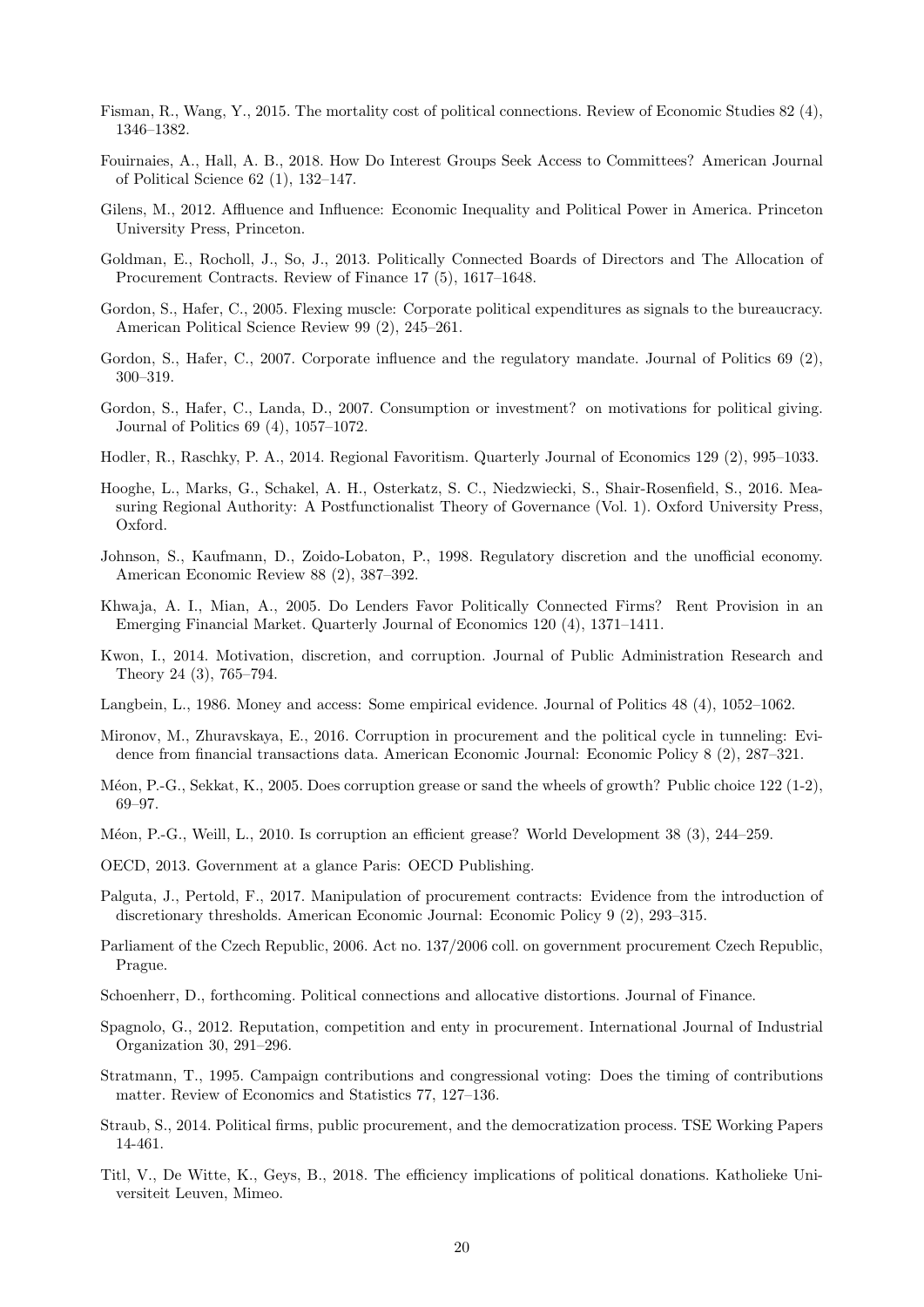- <span id="page-21-2"></span>Titl, V., Palansk´y, M., Skuhrovec, J., 2015. Analyses of czech political party donations. Prague Center for Applied Economics, Mimeo.
- <span id="page-21-1"></span>Wawro, G., 2001. A panel probit analysis of campaign contributions and roll-call votes. American Journal of Political Science 45 (3), 563–579.
- <span id="page-21-3"></span>Witko, C., 2011. Campaign contributions, access, and government contracting. Journal of Public Administration Research and Theory 21, 761–778.
- <span id="page-21-0"></span>Wright, J. R., 1990. Contributions, lobbying, and committee voting in the u.s. house of representatives. American Political Science Review 84 (2), 417–438.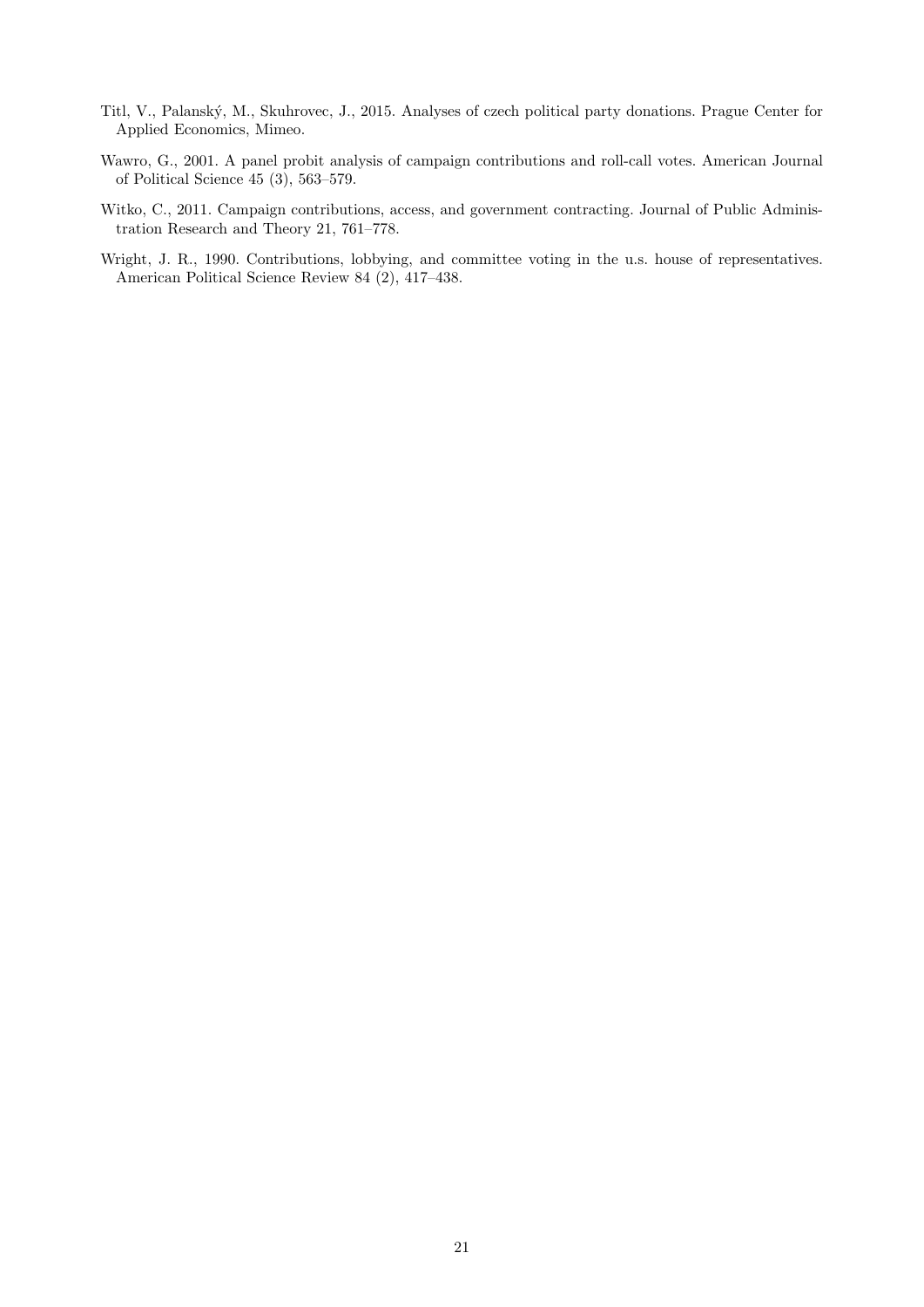| Party                       |         | 2004-2008 |          |         | 2008-2012 |       | 2012-2016 |         |       |
|-----------------------------|---------|-----------|----------|---------|-----------|-------|-----------|---------|-------|
|                             | Heitman | Council   | Board    | Heitman | Council   | Board | Heitman   | Council | Board |
| ODS                         | 12      | 291       | 85       |         | 180       | 15    |           | 102     | 6     |
| $\mathop{\rm CSS}\nolimits$ |         | 105       | 8        | 13      | 280       | 96    | 10        | 205     | 78    |
| KDU-CSL                     |         | 72        | 26       |         | 56        |       | 0         | 61      | 11    |
| <b>KSCM</b>                 |         | 157       | $\theta$ |         | 114       | 5     |           | 182     | 17    |
| Others                      |         | 50        | 10       |         | 45        | 10    |           | 125     | 18    |

<span id="page-22-0"></span>Table 1: Members of the regional Councils and Boards by parties within the period 2004-2016.

Note: ODS is the Civic Democratic Party, CSSD is the Czech Social Democratic Party, KDU-CSL is the Christian and Democratic Union - Czechoslovak People's Party, and KSCM is the Communist Party of Bohemia and Moravia.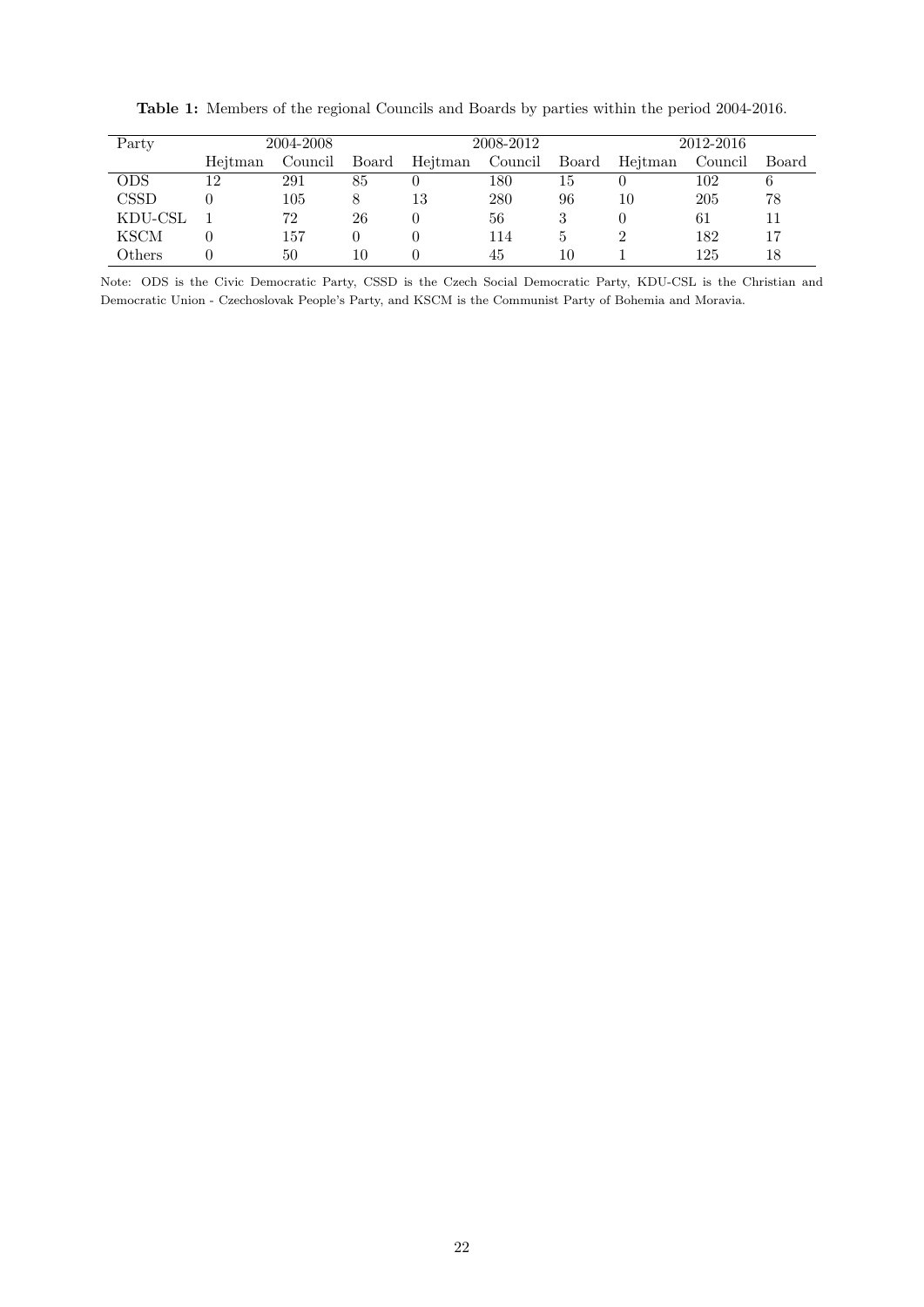|                                       | $\left( 1\right)$ | (2)     | $\left(3\right)$ | $\left( 4\right)$ | (5)         |
|---------------------------------------|-------------------|---------|------------------|-------------------|-------------|
| <b>VARIABLES</b>                      | N                 | mean    | sd               | min               | max         |
|                                       |                   |         |                  |                   |             |
| Donations to ODS                      | 154,665           | 1,962   | 44,996           | 0                 | 4,750,000   |
| Donations to CSSD                     | 154,665           | 1,481   | 174,956          | $\overline{0}$    | 35,000,000  |
| Donations to the Party in Power       | 154,665           | 1,259   | 142,700          | $\theta$          | 35,000,000  |
| Contracts to Regions                  | 154,665           | 748     | 19 4 20          | $\Omega$          | 4,351,000   |
| Contracts to Regions and Subsidiaries | 154,665           | 912     | 22,480           | $\theta$          | 4,351,000   |
| Revenue                               | 50,355            | 387,200 | 3,462,000        | $\Omega$          | 243,600,000 |
| Number of firms                       |                   |         | 17,185           |                   |             |

<span id="page-23-0"></span>Table 2: Summary statistics on firms' donations, procurement contracts and revenues (2007–2014)

Notes: N represents the number of observations (the level of observation is firm-year). Values of donations are in CZK, while values of procurement contracts and firm revenues are in thousands of CZK. 1\$ was equivalent to roughtly 20 CZK in the studied period (2007-2014). Source: Authors.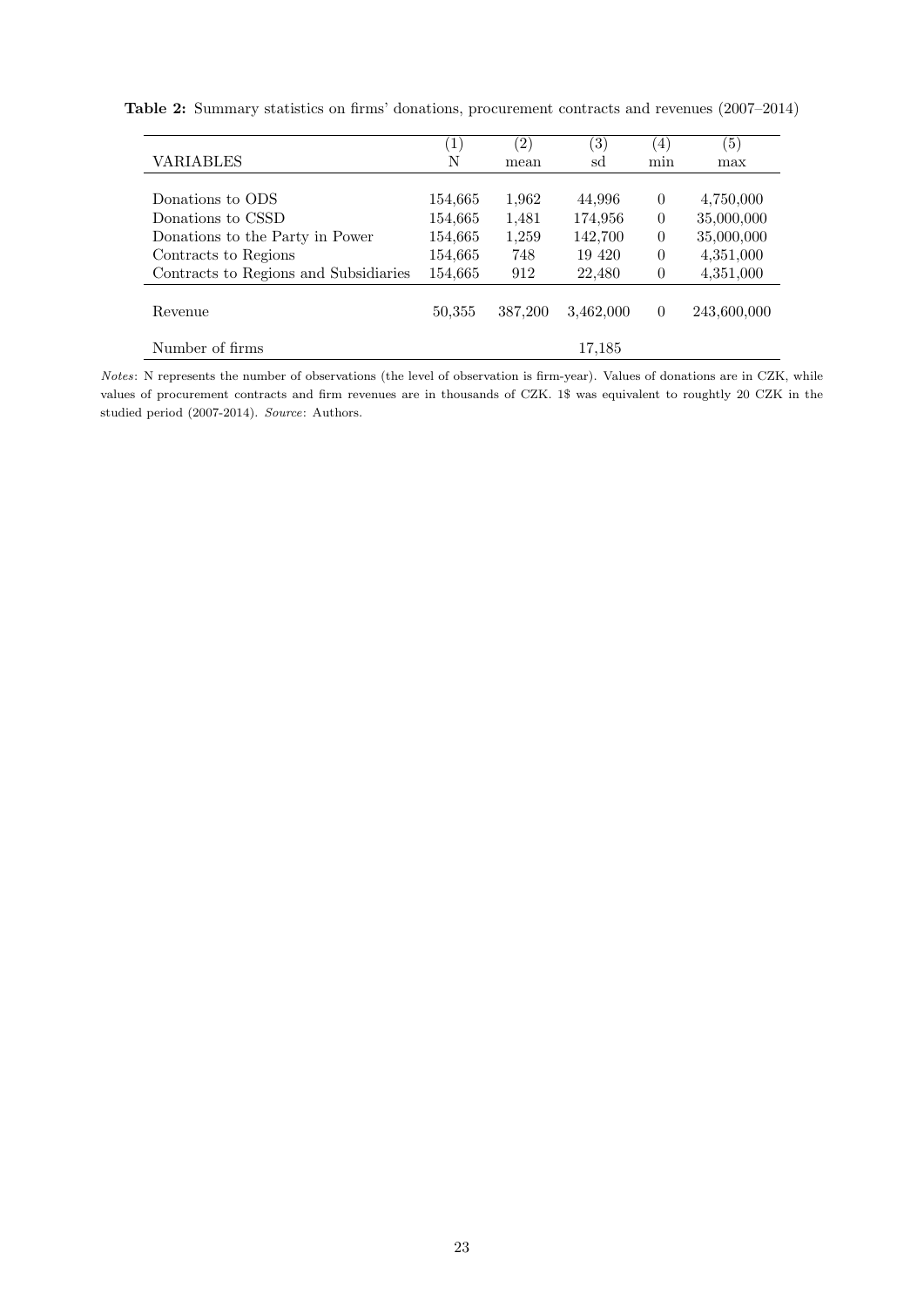| VARIABLE            | $\frac{2}{3}$                        | Revenue<br>$\widehat{c}$                                      | $\frac{(3)}{Assets}$                                                  | <b>Operating Assets</b>                                               | Operating Result                                                      | $\operatorname{Financial}$ Result                                     | $\binom{7}{3}$                                    |
|---------------------|--------------------------------------|---------------------------------------------------------------|-----------------------------------------------------------------------|-----------------------------------------------------------------------|-----------------------------------------------------------------------|-----------------------------------------------------------------------|---------------------------------------------------|
| Mean donating       |                                      |                                                               |                                                                       |                                                                       |                                                                       |                                                                       |                                                   |
|                     | $15.40239$<br>(.2190498)<br>15.05585 | $\begin{array}{c} 232,000 \\ (27,900) \\ 400,000 \end{array}$ | $\begin{array}{c} 190,000 \ (27,600) \ 655,000 \ 233,000 \end{array}$ | $\begin{array}{c} 103,000 \ (18,100) \ 419,000 \ 213,000 \end{array}$ | $\begin{array}{c} 11,500 \\ (1,851) \\ 22,800 \\ (5,542) \end{array}$ | $\begin{array}{c} 10,300 \\ (1,809) \\ 27,300 \\ (6,501) \end{array}$ | $77,900$<br>$(10,500)$<br>$186,000$<br>$(37,300)$ |
| Mean non-donating   |                                      |                                                               |                                                                       |                                                                       |                                                                       |                                                                       |                                                   |
|                     | .1033669                             | 39,800)                                                       |                                                                       |                                                                       |                                                                       |                                                                       |                                                   |
| <b>Deservations</b> | 4,868                                |                                                               |                                                                       |                                                                       |                                                                       |                                                                       |                                                   |
| $\square$           | .3465387                             | $\begin{array}{c} 9,941 \\ 167,000 \\ 0.0426** \end{array}$   | $4,729$<br>$465,000$<br>$0.3466$                                      | $4,729$<br>$174,000$<br>$0.4829$                                      | $\frac{4,725}{11,300}$<br>11,300                                      | $4,728$<br>17,000<br>0.2167                                           | $4,729$<br>08,000<br>0.1717                       |
| P-value             | 0.1521                               |                                                               |                                                                       |                                                                       |                                                                       |                                                                       |                                                   |

<span id="page-24-0"></span>Table 3: Firms' characteristics – donating vs. non-donating firms **Table 3:** Firms' characteristics – donating vs. non-donating firms Notes: Age is stated in years and the rest of the variables in thousands of CZK. 1\$ was equivalent to roughtly 20 CZK in the studied period 2007-2014. Standard errors are in parentheses. \*\*\* Notes: Age is stated in years and the rest of the variables in thousands of CZK. 1\$ was equivalent to roughtly 20 CZK in the studied period 2007-2014. Standard errors are in parentheses. \*\*\* p<0.01, \*\* p<0.05, \* p<0.1<br/>  $Source:$  Authors. p<0.01, \*\* p<0.05, \* p<0.1 Source: Authors.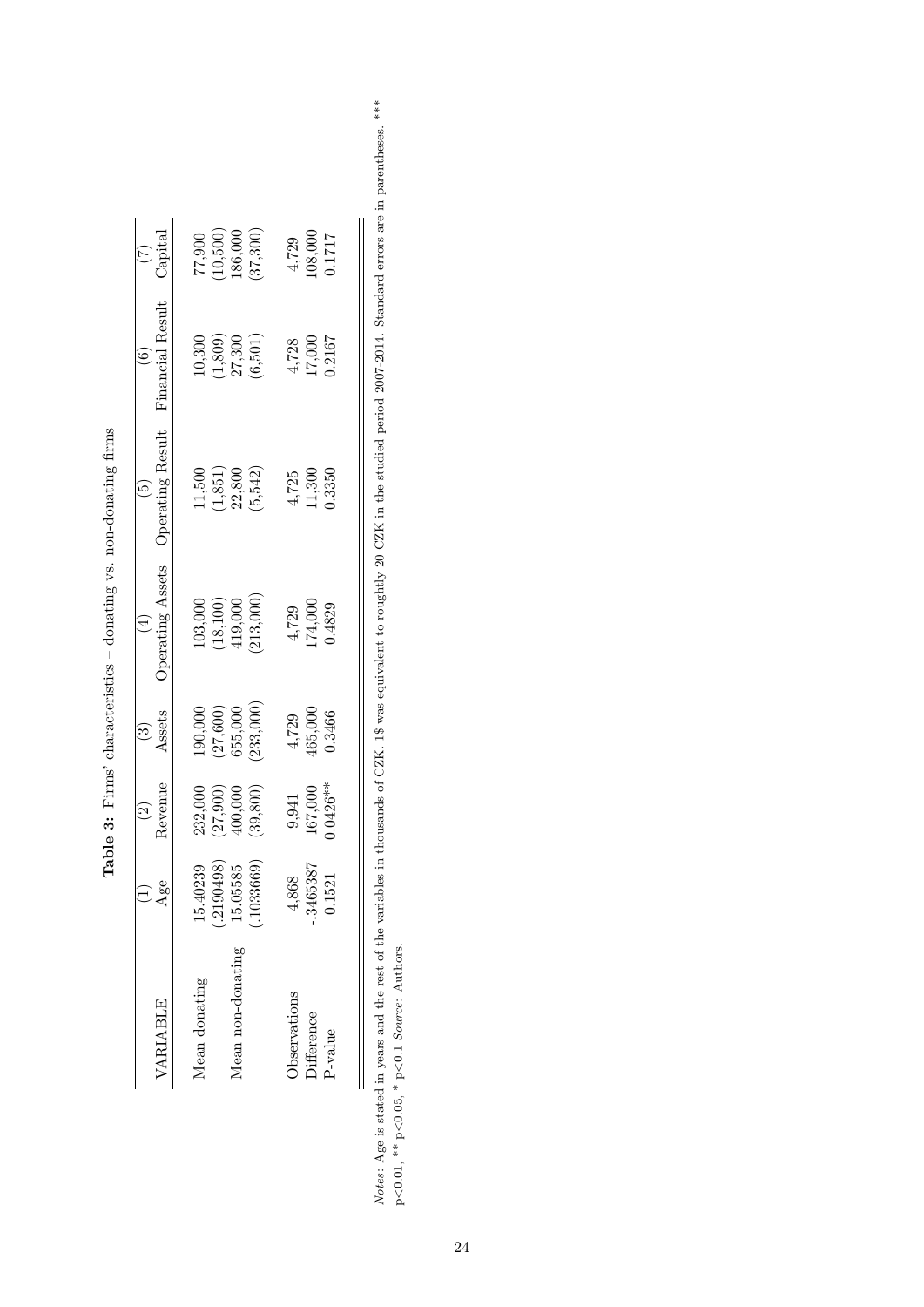| VARIABLES                    |                                                             | $\widehat{c}$                                              | Contracts to Regions<br>$\widetilde{\mathbb{C}}$                       | $\Xi$                                                                                                 | $\widetilde{\mathbf{P}}$                                   | Contracts to Regions and Subsidiaries<br>$\widehat{\mathfrak{s}}$                                      |                                                                   | $\widehat{\infty}$                                         |
|------------------------------|-------------------------------------------------------------|------------------------------------------------------------|------------------------------------------------------------------------|-------------------------------------------------------------------------------------------------------|------------------------------------------------------------|--------------------------------------------------------------------------------------------------------|-------------------------------------------------------------------|------------------------------------------------------------|
| Donations                    | 0.00885<br>0.0110                                           |                                                            |                                                                        |                                                                                                       | 0.00913<br>0.00401                                         |                                                                                                        |                                                                   |                                                            |
| Lagged Donations             |                                                             | $0.0292***$                                                | $0.0410***$                                                            | $0.0492***$                                                                                           |                                                            | $0.0258***$                                                                                            | $0.0338**$                                                        | $0.0368***$<br>(0.0157)                                    |
| Revenue                      |                                                             | (0.00759)                                                  | $(0.0145)$<br>0.153***<br>(0.0180)                                     | (0.0150)                                                                                              |                                                            | 0.00802)                                                                                               | $\begin{array}{c} (0.0154) \\ 0.191*** \\ (0.0219) \end{array}$   |                                                            |
| Lagged Revenue               |                                                             |                                                            |                                                                        | $0.0699***$<br>(0.0180)                                                                               |                                                            |                                                                                                        |                                                                   | $0.0621***$<br>(0.0204)                                    |
| Observations                 |                                                             |                                                            |                                                                        |                                                                                                       |                                                            |                                                                                                        |                                                                   |                                                            |
|                              |                                                             |                                                            | $\substack{48,451 \\ 0.003}$                                           |                                                                                                       |                                                            |                                                                                                        | $48,451$<br>$0.004$                                               |                                                            |
| R-squared<br>Number of firms | $^{137,480}_{0.002}$<br>$^{17,185}_{YES}$<br>$^{YES}_{YES}$ | $^{137,480}_{0.002}$<br>$^{17,185}_{17,185}$<br>YES<br>YES | $\begin{array}{c} 10{,}481 \\ \text{YES} \\ \text{YES} \\ \end{array}$ | $\begin{array}{c} 47,794 \\ 0.002 \\ 10,457 \\ \text{YES} \\ \text{YES} \\ \text{YES} \\ \end{array}$ | $^{137,480}_{0.002}$<br>$^{17,185}_{17,185}$<br>YES<br>YES | $\begin{array}{c} 137,480 \\ 0.002 \\ 17,185 \\ \hline YES \\ \hline YES \\ \hline YES \\ \end{array}$ |                                                                   | $^{47,794}_{10.002}$<br>$^{10.457}_{10.457}$<br>YES<br>YES |
| Firm ${\rm FE}$              |                                                             |                                                            |                                                                        |                                                                                                       |                                                            |                                                                                                        | $\begin{array}{c} 10,481 \\ \text{YES} \\ \text{YES} \end{array}$ |                                                            |
| Year FE                      |                                                             |                                                            |                                                                        |                                                                                                       |                                                            |                                                                                                        |                                                                   |                                                            |

<span id="page-25-0"></span>Table 4: Baseline results using panel fixed effects estimation on full sample. Table 4: Baseline results using panel fixed effects estimation on full sample.

columns  $(5)$  to  $(8)$  also include contracts awarded via any companies owned by the Czech regions. The main explanatory variable Donations is the  $(\log)$  sum of all contributions in year t to Notes: The dependent variable is the (log) total value of public procurement contracts of firm *i* in year t. Columns (1) to (4) analyze all contracts awarded by the 13 Czech regions, while the party in power in the regional governments (i.e. ODS up to 2008 and CSSD afterwards). Revenue is the (log) total amount of revenues of firm *i* in year t. Year and firm fixed effects are Notes: The dependent variable is the (log) total value of public procurement contracts of firm i in year t. Columns (1) to (4) analyze all contracts awarded by the 13 Czech regions, while columns  $(5)$  to  $(8)$  also include contracts awarded via any companies owned by the Czech regions. The main explanatory variable Donations is the  $(\log)$  sum of all contributions in year t to the party in power in the regional governments (i.e. ODS up to 2008 and CSSD afterwards). *Revenue* is the (log) total amount of revenues of firm *i* in year t. Year and firm fixed effects are included throughout. Standard errors clustered at the firm level are in parentheses. Dataset includes full sample from 2007 to 2014. \*\*\* p<0.01, \*\* p<0.05, \* p<0.1 included throughout. Standard errors clustered at the firm level are in parentheses. Dataset includes full sample from 2007 to 2014. \*\*\* p<0.05, \* p<0.16, \* p<0.1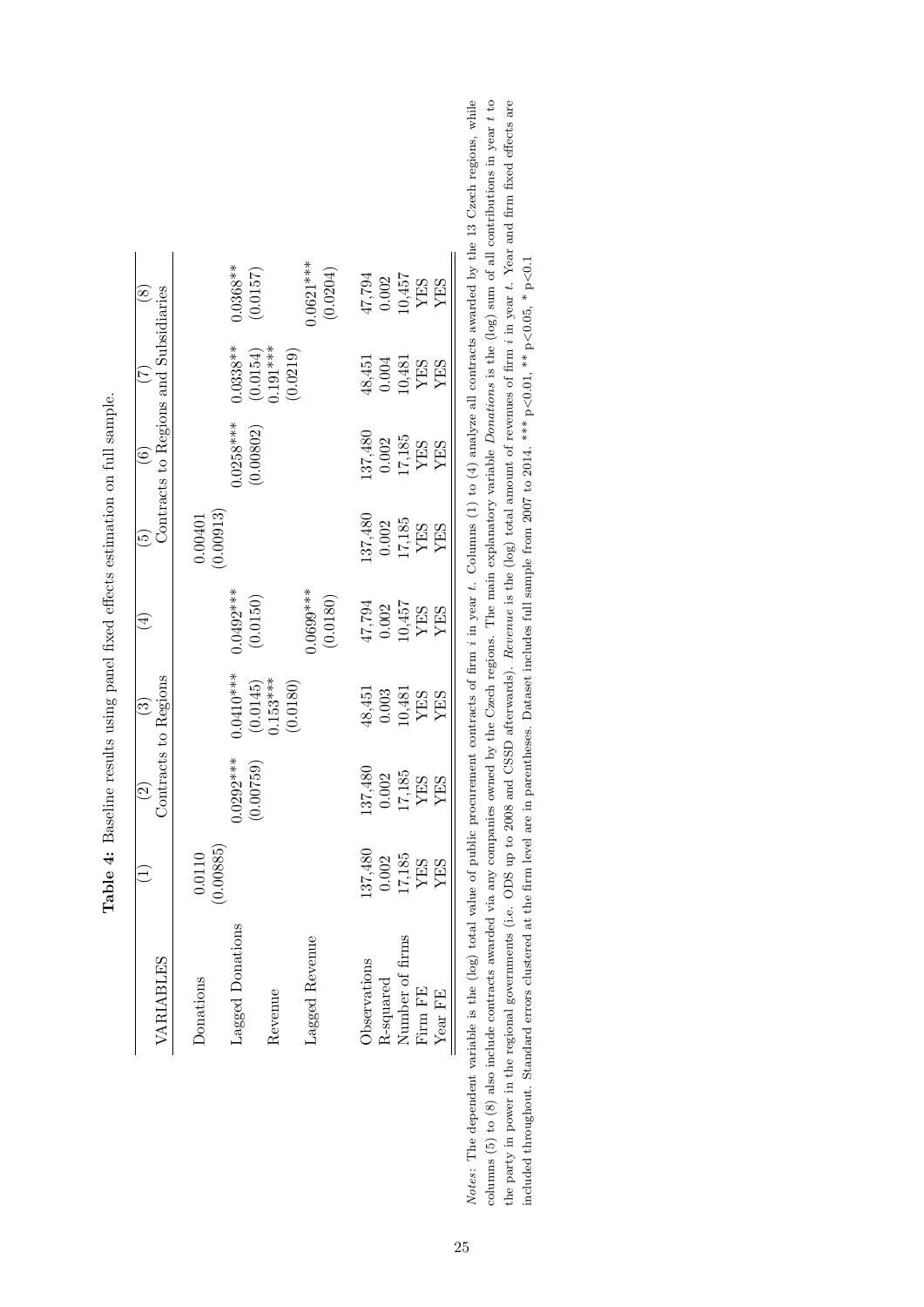<span id="page-26-0"></span>

|                        | (1)        | $\left( 2\right)$    | (3)         | (4)        | (5)       | (6)                                   |
|------------------------|------------|----------------------|-------------|------------|-----------|---------------------------------------|
| VARIABLES              |            | Contracts to Regions |             |            |           | Contracts to Regions and Subsidiaries |
|                        |            |                      |             |            |           |                                       |
| Lagged Donations ODS   | $0.0178**$ | 0.0386               | 0.0382      | $0.0205**$ | 0.0413    | 0.0410                                |
|                        | (0.00897)  | (0.0352)             | (0.0352)    | (0.00957)  | (0.0384)  | (0.0384)                              |
| Lagged Donations CSSD  | 0.0158     | $-0.0148$            | $-0.0148$   | 0.0107     | $-0.0441$ | $-0.0441$                             |
|                        | (0.0106)   | (0.0325)             | (0.0324)    | (0.0135)   | (0.0584)  | (0.0584)                              |
| Lagged Donations ODS   | $-0.0180*$ | $-0.0260$            | $-0.0260$   | $-0.0201*$ | $-0.0298$ | $-0.0297$                             |
| * After Shift In Power | (0.0109)   | (0.0353)             | (0.0353)    | (0.0116)   | (0.0388)  | (0.0388)                              |
| Lagged Donations CSSD  | $0.0559**$ | $0.0678*$            | $0.0679*$   | $0.0535*$  | 0.0901    | 0.0902                                |
| * After Shift In Power | (0.0271)   | (0.0399)             | (0.0399)    | (0.0275)   | (0.0625)  | (0.0624)                              |
| Lagged Revenue         |            |                      | $0.0528***$ |            |           | 0.0364                                |
|                        |            |                      | (0.0191)    |            |           | (0.0241)                              |
| Observations           | 103,110    | 36,993               | 36,993      | 103,110    | 36,993    | 36,993                                |
| R-squared              | 0.002      | 0.001                | 0.001       | 0.002      | 0.001     | 0.001                                 |
| Number of firms        | 17,185     | 10,230               | 10,230      | 17,185     | 10,230    | 10,230                                |
| Firm FE                | YES        | YES                  | YES         | YES        | YES       | YES                                   |
| Year FE                | YES        | YES                  | YES         | YES        | YES       | YES                                   |

Table 5: Difference-in-differences results exploiting the 2008 shift in regional power.

Notes: The dependent variable is the (log) total value of public procurement contracts of firm  $i$  in year  $t$ . Columns (1) to (3) analyze all contracts awarded by the 13 Czech regions, while columns (4) to (6) also include contracts awarded via any companies owned by the Czech regions. Donations CSSD and Donations ODS reflect the (log) sum of all contributions in year t to those parties, while After Shift In Power is an indicator variable equal to 0 in the period prior to the 2008 regional elections (1 in the period after the elections). Lagged Revenue is the one-year lag of the (log) total amount of revenues of firm  $i$  in year t. Columns (2) and (5) replicate the results from Columns (1) and (4) on the sample for which lagged revenue data are available, which is the same sample as employed in columns (3) and (6). Year and firm fixed effects are included throughout. Standard errors clustered at the firm level are in parentheses. Dataset covers 2007 to 2011 (to avoid influence from the 2012 election). \*\*\*  $p<0.01$ , \*\*  $p<0.05$ , \*  $p<0.1$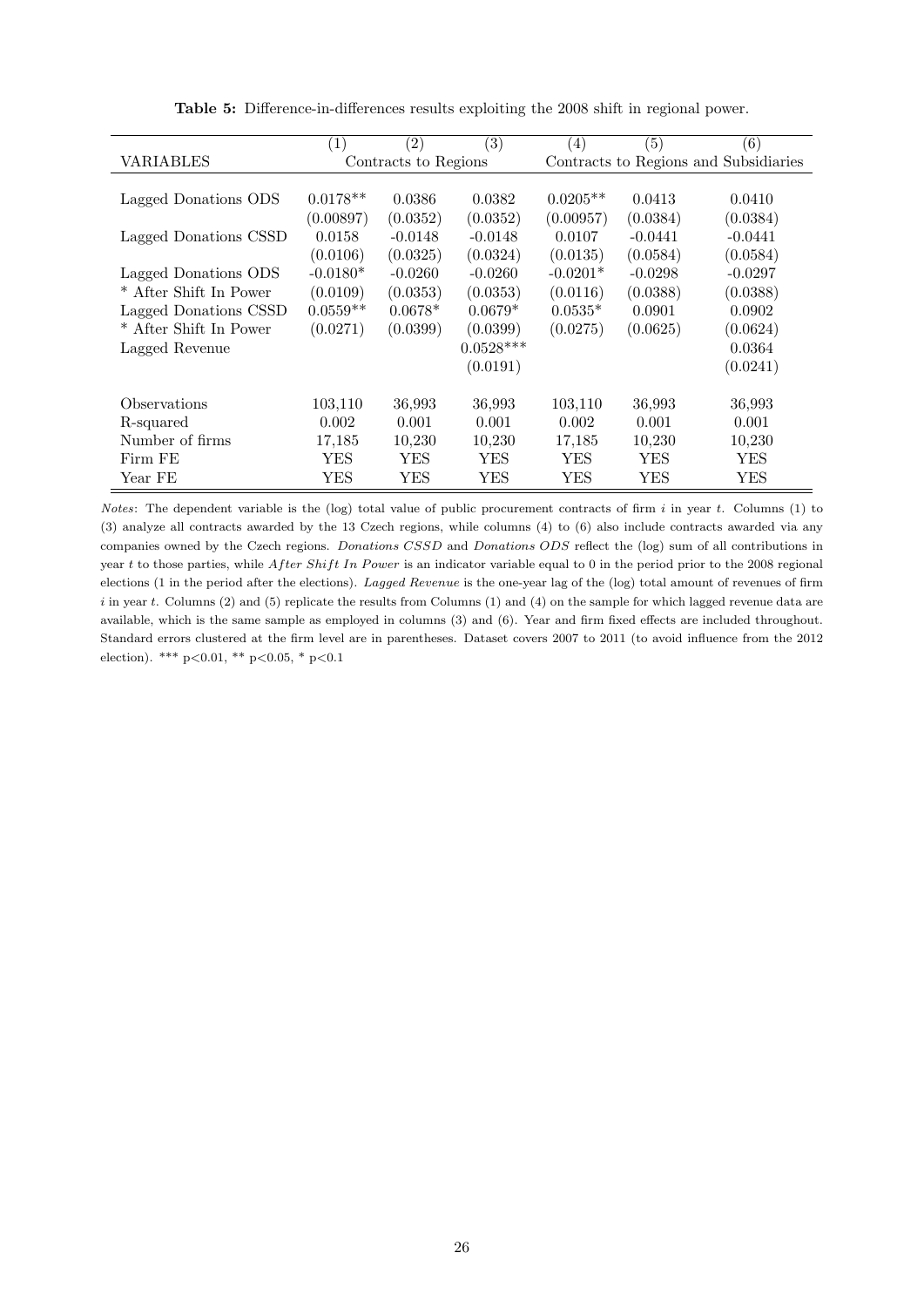<span id="page-27-0"></span>

|                        | (1)        | $\left( 2\right)$             | (3)        | (4)                                            |
|------------------------|------------|-------------------------------|------------|------------------------------------------------|
| <b>VARIABLES</b>       |            | Contracts Supplied to Regions |            | Contracts Supplied to Regions ans Subsidiaries |
|                        |            |                               |            |                                                |
| Lagged Donations CSSD  | $0.057**$  | $0.051*$                      | $0.054*$   | 0.045                                          |
|                        | (0.028)    | (0.029)                       | (0.028)    | (0.030)                                        |
| Lagged Donations CSSD  | $-0.057**$ | $-0.064**$                    | $-0.074**$ | $-0.074**$                                     |
| * After Shift In Power | (0.027)    | (0.028)                       | (0.035)    | (0.031)                                        |
| Lagged Revenue         |            | $0.067***$                    |            | $0.059***$                                     |
|                        |            | (0.019)                       |            | (0.022)                                        |
| Observations           | 103,110    | 45,300                        | 103,110    | 45,300                                         |
| R-squared              | 0.001      | 0.002                         | 0.001      | 0.001                                          |
| Number of firms        | 17,185     | 10.455                        | 17,185     | 10,455                                         |
| Firm FE                | YES        | YES                           | YES        | YES                                            |
| Year FE                | YES        | YES                           | YES        | YES                                            |

Table 6: Difference-in-differences results exploiting the 2012 shift in regional power.

Notes: The dependent variable is the (log) total value of public procurement contracts of firm  $i$  in year  $t$ . Columns (1) and (2) analyze all contracts awarded by the 13 Czech regions, while columns (3) to (4) also include contracts awarded via any companies owned by the Czech regions. Donations CSSD reflects the (log) sum of all contributions in year  $t$  to this party, while After Shift In Power is an indicator variable equal to 0 in the period prior to the 2012 regional elections (1 in the period after the elections). Lagged Revenue is the one-year lag of the (log) total amount of revenues of firm  $i$  in year  $t$ . Year and firm fixed effects are included throughout. Standard errors clustered at the firm level are in parentheses. Dataset covers 2009 to 2014 (to avoid influence from the 2008 election). \*\*\* p<0.01, \*\* p<0.05, \* p<0.1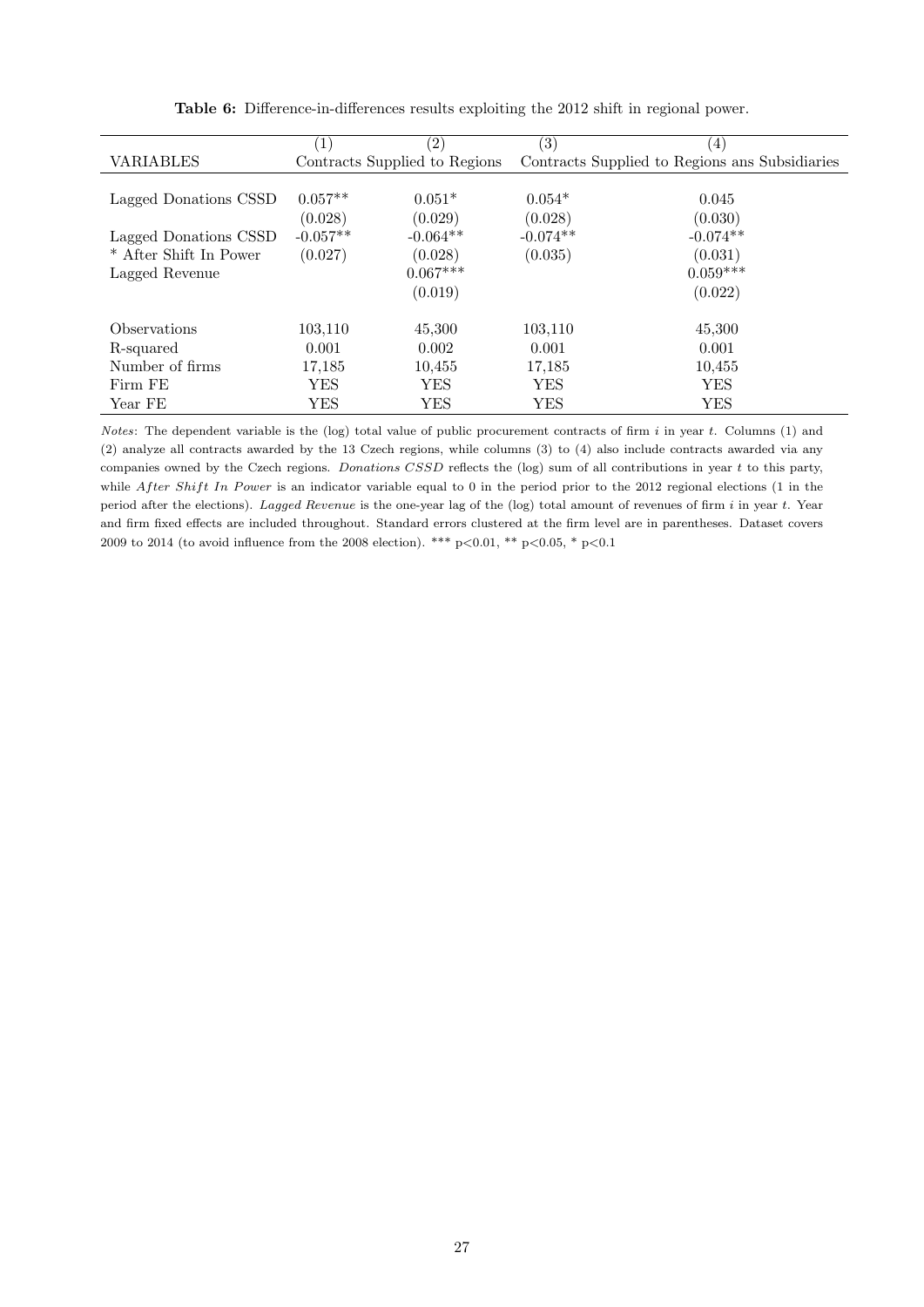

<span id="page-28-0"></span>Figure 1: The time pattern in the relationship between the donations and the volume of contracts

Notes: The figure plots coefficients and corresponding confidence intervals for the interactions between the (log) value of donations and yearly dummy variables. It shows year-by-year pattern in the relationship between donations and contracts. Source: Own calculations.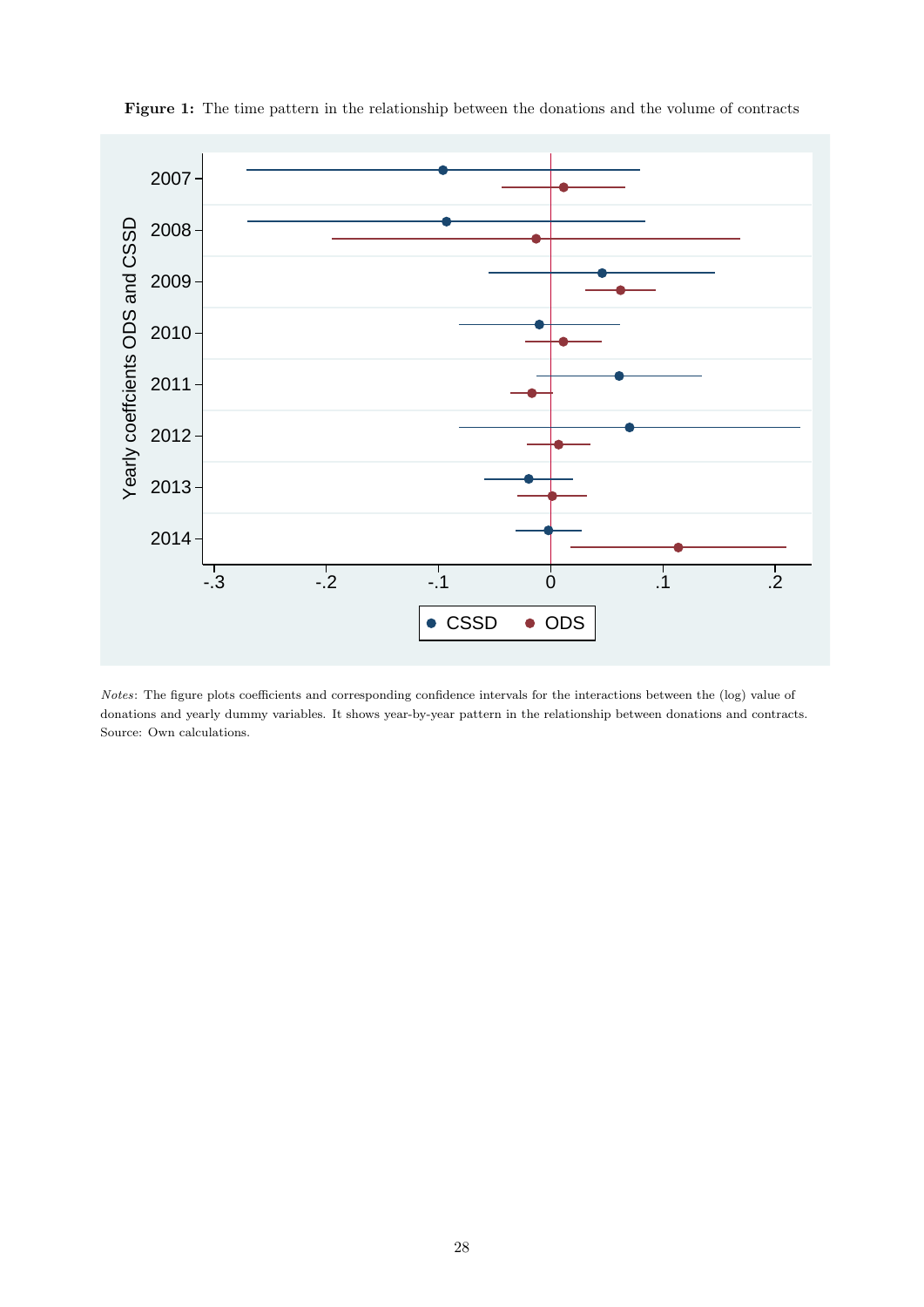|                  | (1)                                              | (2)                       | $\overline{(3)}$ | (4)                  |  |
|------------------|--------------------------------------------------|---------------------------|------------------|----------------------|--|
| <b>VARIABLES</b> | Contracts to                                     | Contracts to Regions      | Contracts to     | Contracts to Regions |  |
|                  | Regions                                          | and Subsidiaries          | Regions          | and Subsidiaries     |  |
|                  |                                                  |                           |                  |                      |  |
|                  |                                                  | Panel I                   |                  |                      |  |
|                  |                                                  | ECONOMICALLY ADVANTAGEOUS |                  | <b>LOWEST PRICE</b>  |  |
|                  |                                                  |                           |                  |                      |  |
| Lagged Donations | $0.033**$                                        | $0.026*$                  | 0.017            | 0.010                |  |
|                  | (0.014)                                          | (0.014)                   | (0.013)          | (0.014)              |  |
| Lagged Revenue   | 0.018                                            | 0.009                     | $0.058***$       | $0.066***$           |  |
|                  | (0.015)                                          | (0.016)                   | (0.014)          | (0.016)              |  |
|                  |                                                  |                           |                  |                      |  |
| Observations     | 47,794                                           | 47,794                    | 47,794           | 47,794               |  |
| R-squared        | 0.002                                            | 0.002                     | 0.006            | 0.007                |  |
| Number of firms  | 10,457                                           | 10,457                    | 10,457           | 10,457               |  |
| Firm FE          | <b>YES</b>                                       | <b>YES</b>                | <b>YES</b>       | <b>YES</b>           |  |
| Year FE          | <b>YES</b>                                       | <b>YES</b>                | <b>YES</b>       | <b>YES</b>           |  |
|                  |                                                  |                           |                  |                      |  |
|                  |                                                  | Panel II                  |                  |                      |  |
|                  | <b>BELOW THRESHOLD</b><br><b>ABOVE THRESHOLD</b> |                           |                  |                      |  |
|                  |                                                  |                           |                  |                      |  |
| Lagged Donations | $0.040***$                                       | $0.032**$                 | 0.006            | 0.003                |  |
|                  | (0.015)                                          | (0.015)                   | (0.007)          | (0.007)              |  |
| Lagged Revenue   | $0.073***$                                       | $0.074***$                | 0.001            | $-0.007$             |  |
|                  | (0.016)                                          | (0.016)                   | (0.012)          | (0.013)              |  |
|                  |                                                  |                           |                  |                      |  |
| Observations     | 47,794                                           | 47,794                    | 47,794           | 47,794               |  |
| R-squared        | 0.002                                            | 0.002                     | 0.002            | 0.001                |  |
| Number of firms  | 10,457                                           | 10,457                    | 10,457           | 10,457               |  |
| Firm FE          | <b>YES</b>                                       | <b>YES</b>                | <b>YES</b>       | <b>YES</b>           |  |
| Year FE          | <b>YES</b>                                       | <b>YES</b>                | <b>YES</b>       | <b>YES</b>           |  |

<span id="page-29-0"></span>Table 7: Results using panel fixed effects estimation on sub-samples with different procurement allocation processes.

Notes: The dependent variable is the (log) total value of public procurement contracts of firm  $i$  in year  $t$ . Columns (1) and (3) analyze all contracts awarded by the 13 Czech regions, while columns (2) and (4) also include contracts awarded via any companies owned by the Czech regions. In Panel I, we separate between procurement contracts awarded based on the criterion of 'economically advantageous' (columns (1) and (2)), or 'lowest price' (columns (3) and (4)). In Panel II, we distinguish between procurement contracts whose value remains underneath the threshold value inducing tighter regulation of the allocation process (columns (1) and (2)) and contracts whose value exceeds this limit (columns (3) and (4)). The main explanatory variable Donations is the  $(log)$  sum of all contributions in year  $t$  to the party in power in the regional governments (i.e. ODS up to 2008 and CSSD afterwards). Lagged Revenue is the one-year lag of the (log) total amount of revenues of firm i in year t. Year and firm fixed effects are included throughout. Standard errors clustered at the firm level are in parentheses. Dataset includes full sample from 2007 to 2014. \*\*\* p<0.01, \*\* p<0.05, \* p<0.1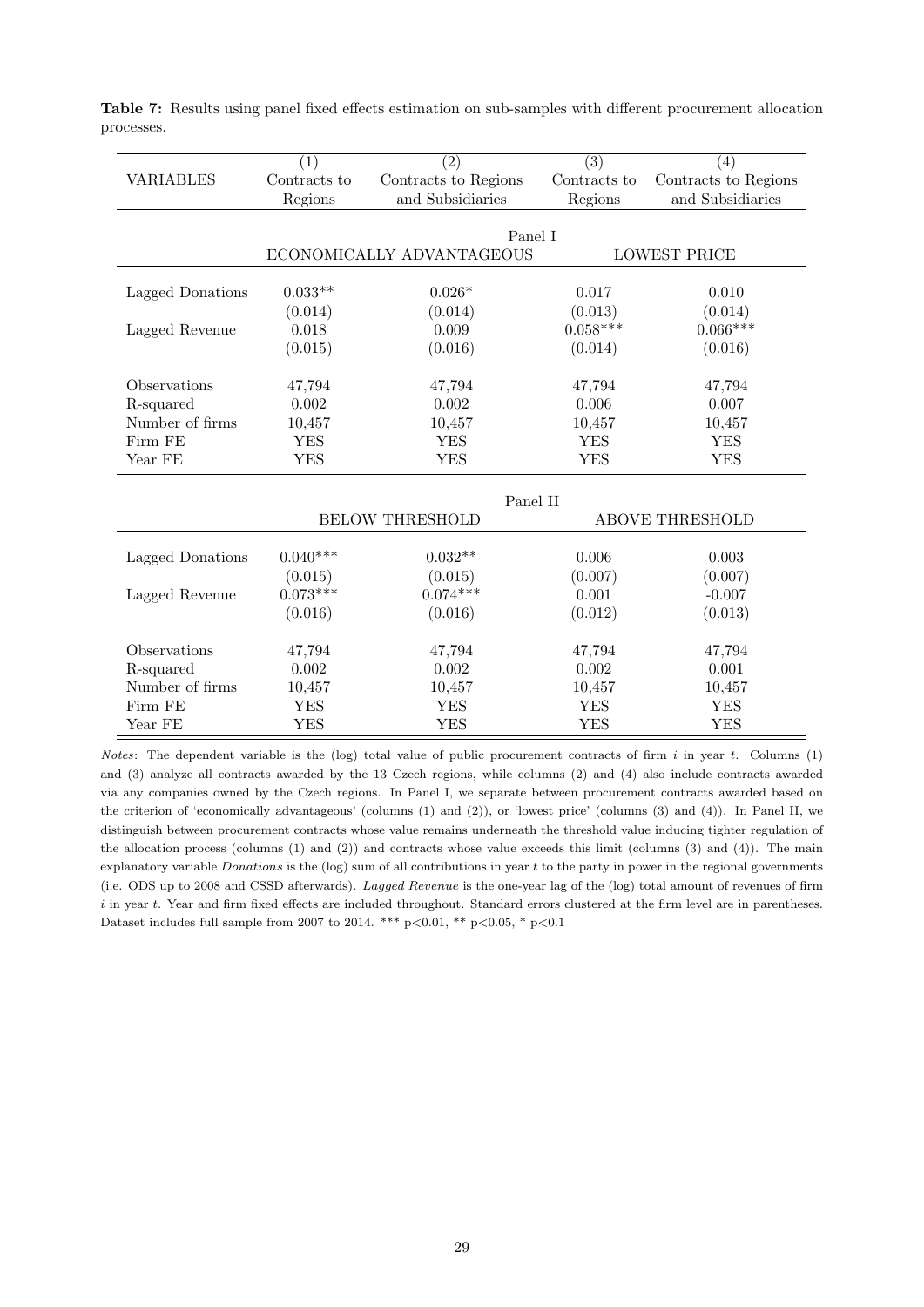<span id="page-30-0"></span>

|                         |                       | $\left( 2\right)$     | $\left( 3\right)$ | $\left( 4\right)$     | $\left[5\right]$      |
|-------------------------|-----------------------|-----------------------|-------------------|-----------------------|-----------------------|
| VARIABLES               | Contracts             | Below Threshold       | Above Threshold   | Lowest Price          | Advantageousness      |
| Lagged Dummy<br>Donated | $0.632***$<br>(0.130) | $0.722***$<br>(0.136) | 0.546<br>(0.390)  | $0.473***$<br>(0.183) | $0.562***$<br>(0.169) |
| Observations            | 15,791                | 13,263                | 5,791             | 11,855                | 7,583                 |
| Number of firms         | 1,974                 | 1,658                 | 724               | 1,482                 | 948                   |
| Firm FE                 | YES                   | YES                   | YES               | YES                   | YES                   |
| Year FE                 | YES                   | YES                   | YES               | <b>YES</b>            | <b>YES</b>            |

Table 8: Results with the number of contracts as outcome variable.

Notes: The dependent variable is the number of public procurement contracts that firm  $i$  was awarded in year  $t$ . The main explanatory variable Dummy Donated is a dummy variable equal to 1 when a firm donated to the party in power (i.e. ODS up to 2008 and CSSD afterwards) in year t, 0 otherwise. Year and firm fixed effects are included throughout. Standard errors clustered at the firm level are in parentheses. \*\*\* p<0.01, \*\* p<0.05, \* p<0.1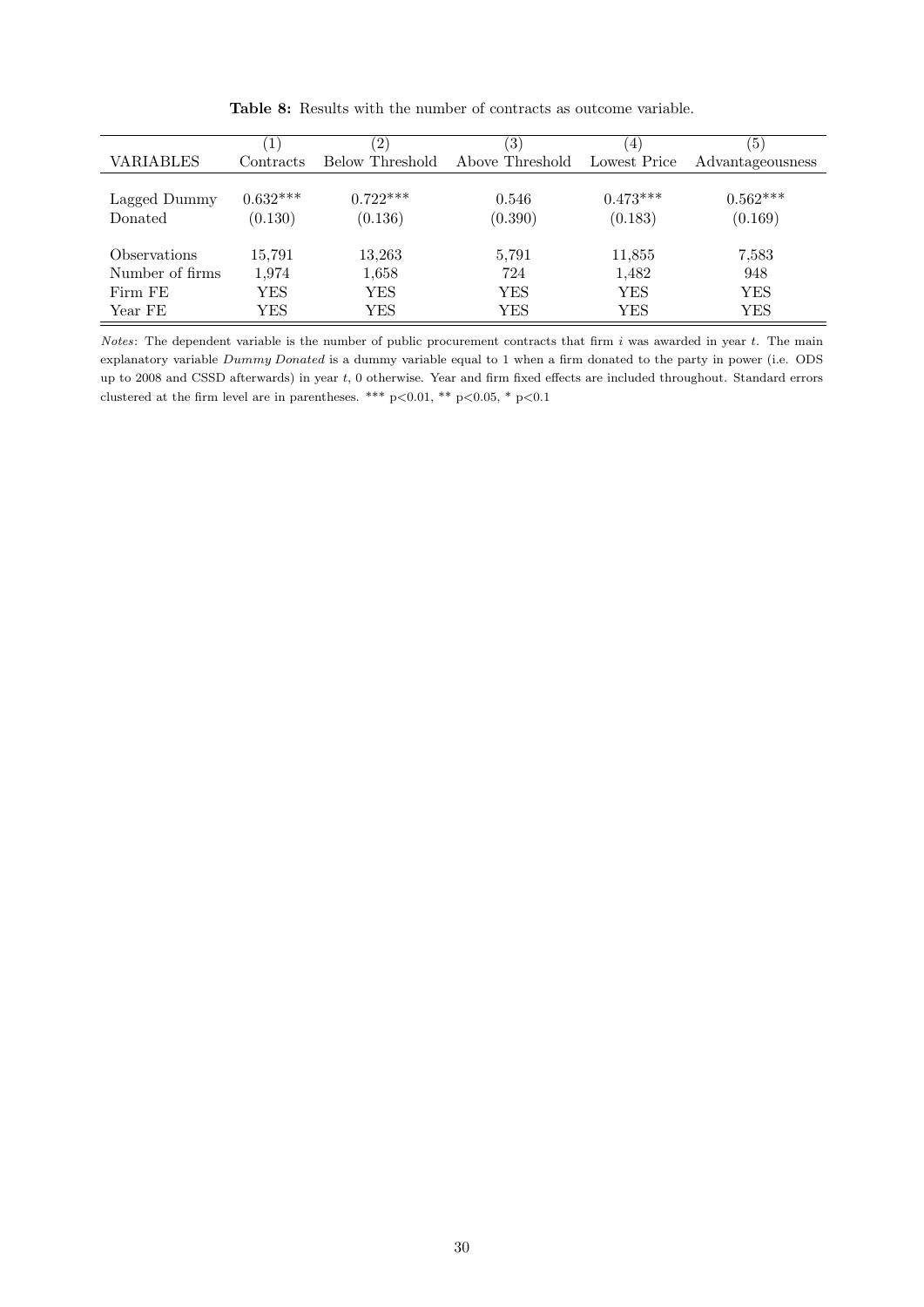<span id="page-31-0"></span>

|                  | $\left( 1\right)$      | $\left( 2\right)$                | (3)          | $\left( 4\right)$              |
|------------------|------------------------|----------------------------------|--------------|--------------------------------|
| VARIABLES        | <b>Below Threshold</b> | Above Threshold                  | Lowest Price | $\large\bf Advant a geousness$ |
|                  |                        |                                  |              |                                |
|                  |                        | Panel $I - nr$ . of bidders      |              |                                |
|                  |                        |                                  |              |                                |
| Lagged Dummy     | $-0.118$               | 1.443                            | $-1.892**$   | $-0.145$                       |
| Donated          | (0.566)                | (2.824)                          | (0.802)      | (0.548)                        |
|                  |                        |                                  |              |                                |
| Observations     | 2,605                  | 825                              | 2,152        | 1,321                          |
| R-squared        | 0.048                  | 0.144                            | 0.098        | 0.039                          |
| Number of firms  | 1,554                  | 596                              | 1,339        | 880                            |
| Firm FE          | YES                    | YES                              | YES          | YES                            |
| Year FE          | YES                    | YES                              | YES          | YES                            |
|                  |                        |                                  |              |                                |
|                  |                        | Panel II – $log(nr.$ of bidders) |              |                                |
|                  |                        |                                  |              |                                |
| Lagged Donations | $-0.00288$             | 0.0188                           | $-0.0183*$   | $-0.00299$                     |
|                  | (0.00717)              | (0.0201)                         | (0.0100)     | (0.00791)                      |
|                  |                        |                                  |              |                                |
| Observations     | 2,605                  | 825                              | 2,152        | 1,321                          |
| R-squared        | 0.037                  | 0.201                            | 0.119        | 0.021                          |
| Number of firms  | 1,554                  | 596                              | 1,339        | 880                            |
| Firm FE          | YES                    | YES                              | YES          | YES                            |
| Year FE          | YES                    | YES                              | YES          | YES                            |

Table 9: Results using the (log) number of bidders as outcome variable.

Notes: In Panel I, the dependent variable is the number bidders in the public procurement contracts that firm  $i$  was awarded in year t. In Panel II, the dependent variable is the logarithm of this number. The main explanatory variable  $Dummy Donated$  is a dummy variable equal to 1 when a firm donated to the party in power (i.e. ODS up to 2008 and CSSD afterwards) in year t, 0 otherwise. Year and firm fixed effects are included throughout. Standard errors clustered at the firm level are in parentheses. \*\*\* p<0.01, \*\* p<0.05, \* p<0.1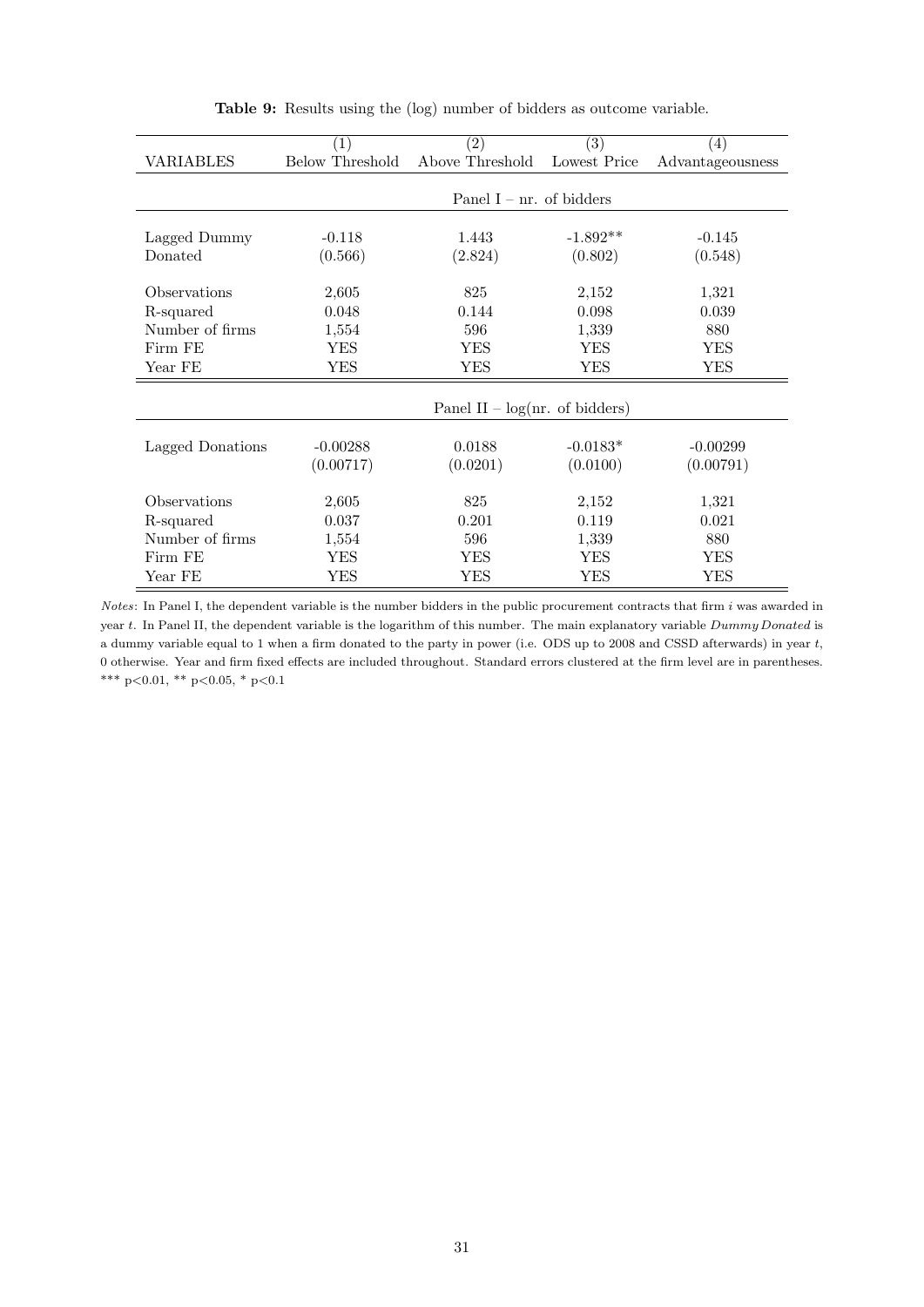<span id="page-32-0"></span>

|                            | $\left( 1\right)$   | $\left( 2\right)$   | $\left( 3\right)$   | $\left(4\right)$    |
|----------------------------|---------------------|---------------------|---------------------|---------------------|
| VARIABLES                  | Price Ratio Regions | Price Ratio Regions | Price Ratio Regions | Price Ratio Regions |
|                            |                     | and Subsidiaries    |                     | and Subsidiaries    |
|                            |                     |                     |                     |                     |
| Lagged Donations           | $0.0504***$         | $0.0489***$         |                     |                     |
|                            | (0.0161)            | (0.0142)            |                     |                     |
| Lagged Dummy               |                     |                     | $0.613***$          | $0.601***$          |
| Donated                    |                     |                     | (0.197)             | (0.177)             |
|                            |                     |                     |                     |                     |
| <i><b>Observations</b></i> | 3,148               | 3,805               | 3,148               | 3,805               |
| R-squared                  | 0.039               | 0.030               | 0.043               | 0.034               |
| Number of firms            | 1,792               | 2,099               | 1,792               | 2,099               |
| Firm FE                    | YES                 | <b>YES</b>          | YES                 | YES                 |
| Year FE                    | <b>YES</b>          | YES                 | YES                 | YES                 |

Table 10: Results using the ratio of the realised to anticipated price as outcome variable.

Notes: The dependent variable is the logarithm of the price ratio between the combined sum of realised prices and the combined sum of anticipated prices for the public procurement contracts that firm  $i$  was awarded in year  $t$ . The main explanatory variable is either (i) Donations, which is the (log) sum of all contributions in year t to the party in power (i.e. ODS up to 2008 and CSSD afterwards) (Columns (1) and (2)), or (ii) Dummy Donated, which is a dummy variable equal to 1 when a firm donated to the party in power in year t and 0 otherwise. Columns (1) and (3) analyze all contracts awarded by the 13 Czech regions, while columns (2) and (4) also include contracts awarded via any companies owned by the Czech regions. Year and firm fixed effects are included throughout. Standard errors clustered at the firm level are in parentheses. \*\*\*  $p < 0.01$ , \*\*  $p < 0.05$ , \*  $p < 0.1$ .